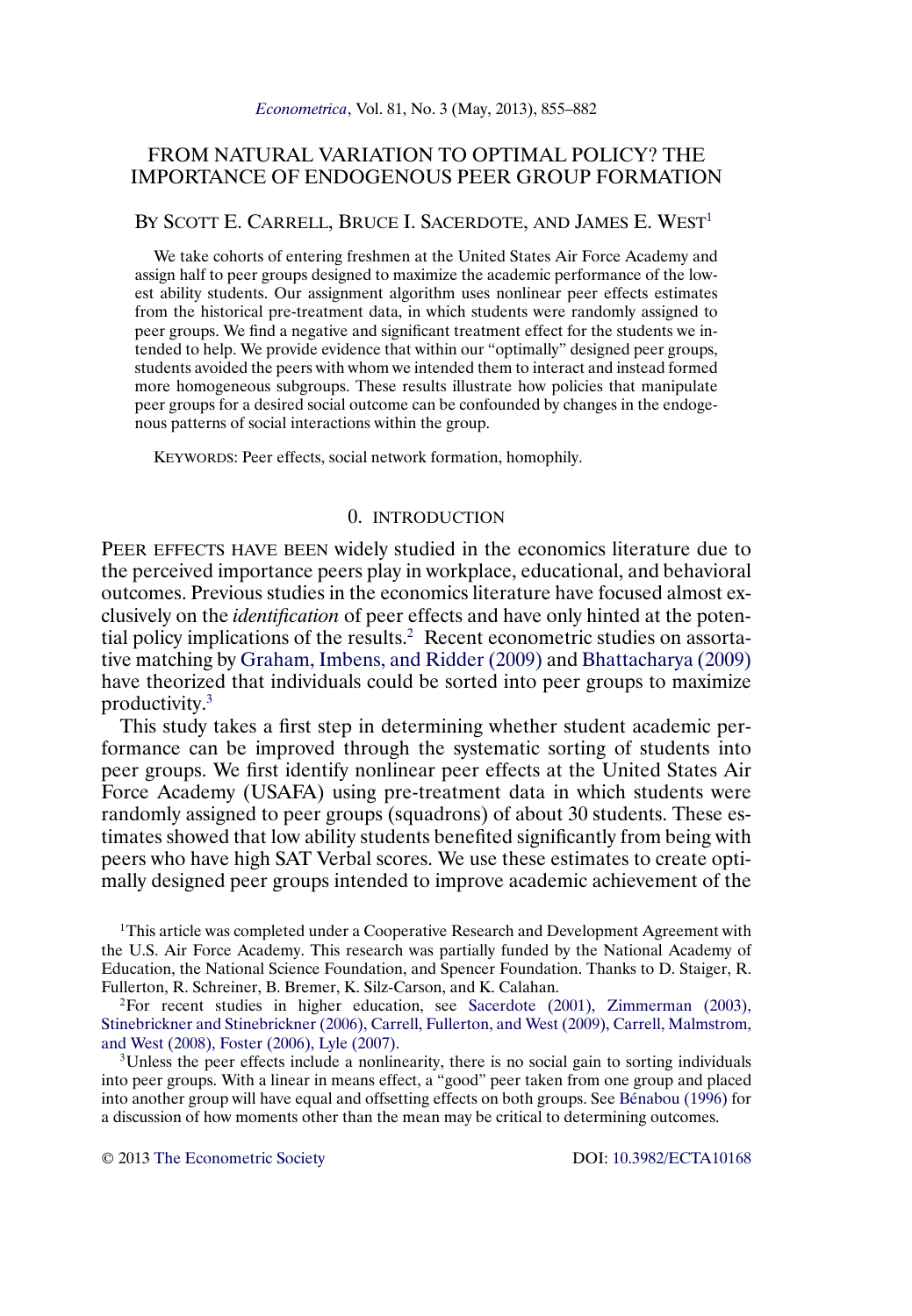<span id="page-1-0"></span>bottom one-third of incoming students by academic ability while not harming achievement of students at other points in the distribution.4 Using an experimental design, we sorted the incoming college freshman cohorts at USAFA into peer groups during the fall semesters of 2007 and 2008. Half of the students were placed in the control group and randomly assigned to squadrons, as was done with preceding entering classes. The other half of students (the treatment group) were sorted into squadrons in a manner intended to maximize the academic achievement of the students in the lowest third of the predicted grade point average (GPA) distribution. To do so, low ability students were placed into squadrons with a high fraction of peers with high SAT Verbal scores. We refer to these as bimodal squadrons. In the process, the sorting algorithm also created a set of treatment squadrons consisting largely of middle ability students. We call these homogeneous squadrons.

The reduced form coefficients (using the pre-treatment data) predicted a Pareto-improving allocation in which grades of students in the bottom third of the academic distribution would rise, on average, 0-053 grade points while students with higher predicted achievement would be unaffected. Despite this prediction, actual outcomes from the experiment yielded quite different results. For the lowest ability students, we observe a negative and statistically significant treatment effect of  $-0.061$  ( $p = 0.055$ ). For the middle ability students, expected to be unaffected, we observe a positive and significant treatment effect of 0.082 ( $p = 0.041$ ). High ability students are unaffected by the treatment.

High and low ability students in the treatment squadrons appear to have segregated themselves into separate social networks, resulting in decreased beneficial social interactions among group members. Survey responses following the experiment show that, compared to the control group, low ability students in the treatment group were much more likely to sort into study (friendship) groups with other low ability students. For the middle ability students, evidence suggests that the positive treatment effect occurred because these students did not interact with low ability students after being placed into the homogeneous squadrons.

Results from this study are significant for several reasons. We believe this is the first study in the literature that uses peer effects estimates to actively sort individuals into peer groups, implementing the recent econometric literature on assortative matching by [Bhattacharya \(2009\)](#page-26-0) and [Graham, Imbens,](#page-26-0) [and Ridder \(2009\).](#page-26-0) The study is unusual in its use of historical pre-treatment data to infer optimal policy, implement, and then test the efficacy of the policy in a controlled experiment. Importantly, our results highlight both the significant role that peers play in the education production process and the theoretical difficulties in manipulating peers to achieve a desired policy outcome.

4This objective function was determined by USAFA senior leadership, who had a strong desire to reduce the academic probation rate, then at roughly 20 percent.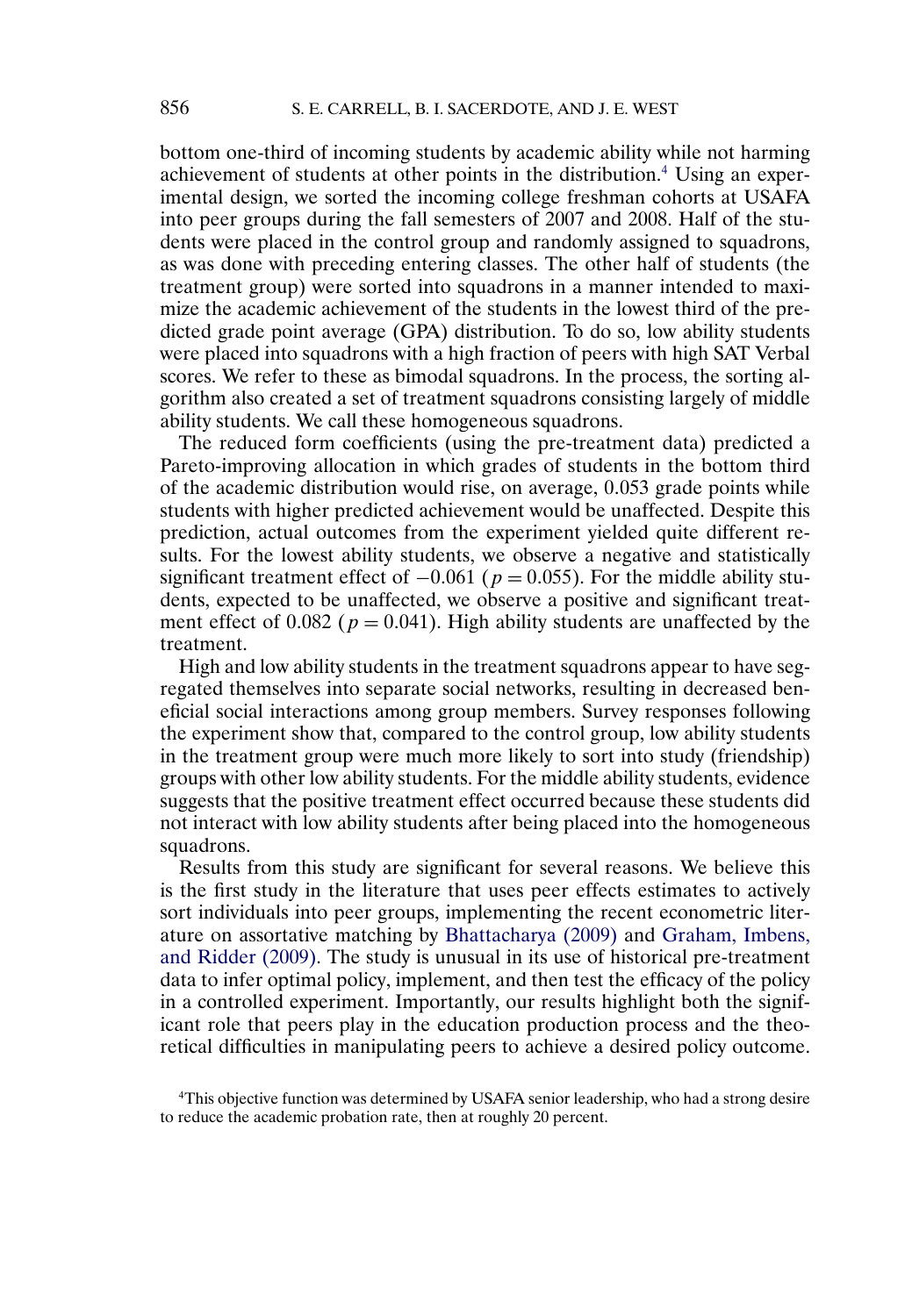<span id="page-2-0"></span>Well known difficulties exist in the application of policy to affect a desired outcome. General equilibrium responses as in [Lucas \(1976\)](#page-26-0) or [Acemoglu \(2010\)](#page-26-0) can undo effects predicted by more simple partial equilibrium models. Large policy interventions can also lead to political responses by actors and interest groups [\(Acemoglu \(2010\)\)](#page-26-0). However, we see in our results a different mechanism at work; policy interventions can affect patterns of endogenous social interaction. As such, we believe that endogenous responses to large policy interventions are a major obstacle to foreseeing the effects of manipulating peer groups for a desired social outcome.

The remainder of the paper proceeds as follows. Section 1 presents the data and estimates the nonlinear peer effects at USAFA. Section [2](#page-7-0) describes the experimental design and expected treatment effects. Section [3](#page-16-0) presents results from the experiment and explores potential simple reasons for the experiment's unexpected findings. Section [4](#page-18-0) discusses the role of peer dynamics and endogenous peer group formations. Section [5](#page-25-0) concludes.

## 1. DATA

## 1.1. *The Data Set*

Our pre-treatment data set includes all students in the USAFA graduating classes of 2005 through 2010, while our experimental subjects are all members of the USAFA graduating classes of 2011 and 2012. The data contain individual-level demographic information as well as measures of student academic, athletic, and leadership ability. Pre-treatment academic ability is measured by *SAT Verbal* and *SAT Math* scores and an *academic composite*. The composite is computed by the USAFA admissions office and is a weighted average of an individual's high school GPA, class rank, and the quality of the high school attended. Athletic aptitude is measured as a score on a fitness test required of all applicants prior to entrance. Leadership aptitude is measured as a weighted average of high school and community activities.

We use grade point average (GPA) as our measure of freshman academic performance. GPA is a consistent measure of performance across all students in our sample because students at USAFA spend their entire freshman year taking required core courses with a common exam and do not select their own courses. Students have no ability to choose their professors. Core courses are taught in small sections of approximately 20 students, with students from all squadrons mixed across classrooms. Faculty members teaching the same course use an identical syllabus and give the same exams during a common testing period. This institutional characteristic assures there is no self-selection of students into courses or toward certain professors. [Carrell, Fullerton, and West](#page-26-0) [\(2009\)](#page-26-0) and [Carrell and West \(2010\)](#page-26-0) provided detailed tests of the randomness of the peer group and classroom assignments at USAFA to ensure estimates are not biased by self-selection. A complete set of summary statistics is provided in Table [I.](#page-3-0)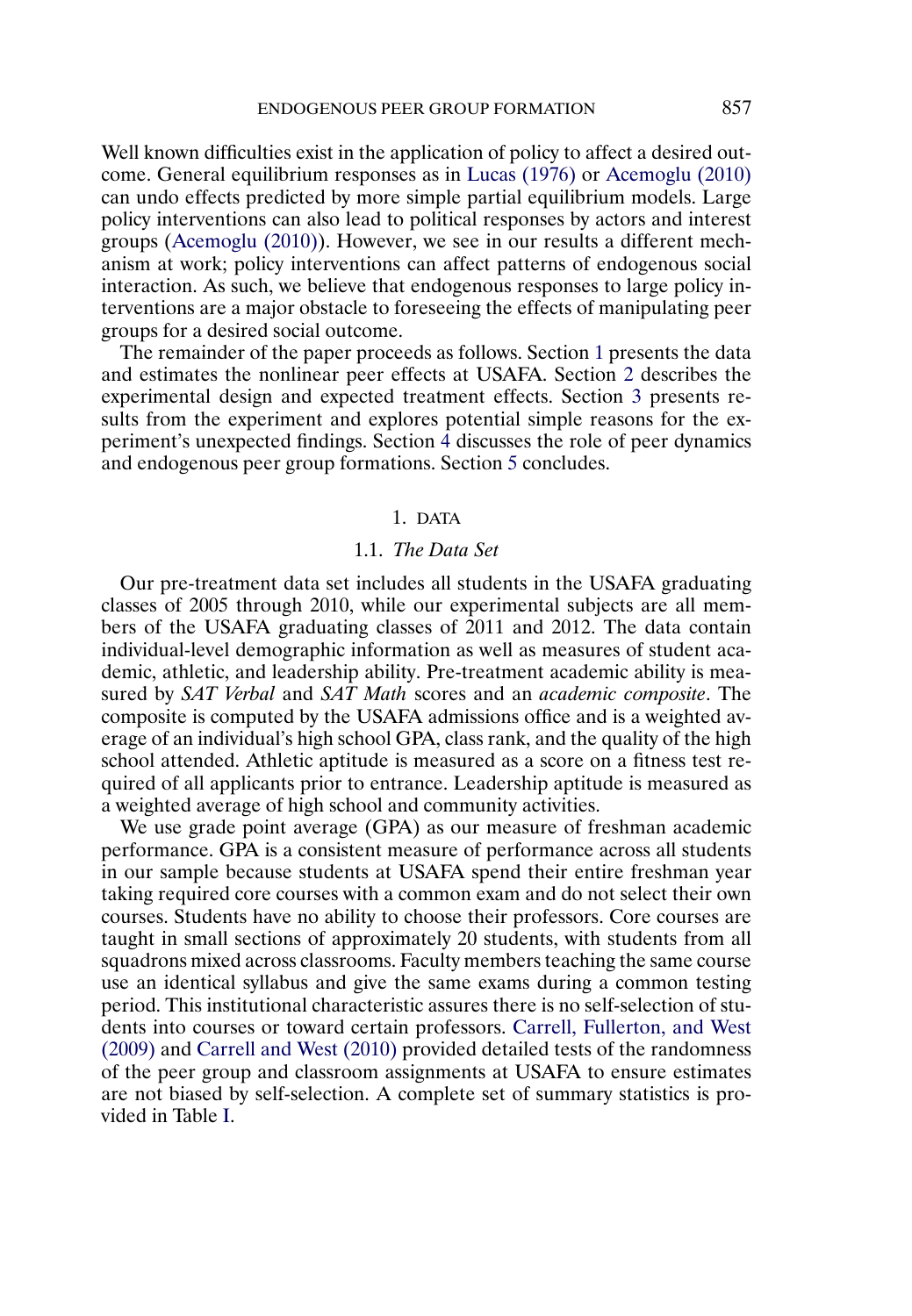<span id="page-3-0"></span>

|                              | (1)           | (2)        | (3)        |
|------------------------------|---------------|------------|------------|
|                              | Pre-Treatment | Control    | Treatment  |
|                              | Group Mean    | Group Mean | Group Mean |
| Variables                    | (sd)          | (sd)       | (sd)       |
| Grade Point Average          | 2.785         | 2.789      | 2.781      |
|                              | (0.661)       | (0.642)    | (0.659)    |
| Fraction of High SAT-V Peers | 0.276         | 0.263      | 0.272      |
|                              | (0.0742)      | (0.0603)   | (0.161)    |
| Fraction of Low SAT-V Peers  | 0.236         | 0.242      | 0.244      |
|                              | (0.0717)      | (0.0584)   | (0.0774)   |
| <b>SAT Verbal Score</b>      | 6.342         | 6.327      | 6.323      |
|                              | (0.682)       | (0.661)    | (0.667)    |
| <b>SAT Math Score</b>        | 6.643         | 6.568      | 6.580      |
|                              | (0.654)       | (0.646)    | (0.653)    |
| <b>HS Academic Composite</b> | 12.96         | 12.82      | 12.81      |
|                              | (2.103)       | (2.152)    | (2.162)    |
| <b>HS Fitness Score</b>      | 4.451         | 3.809      | 3.799      |
|                              | (0.994)       | (0.725)    | (0.728)    |
| <b>HS</b> Leadership Score   | 17.28         | 17.29      | 17.32      |
|                              | (1.844)       | (1.668)    | (1.713)    |
| <b>Recruited Athlete</b>     | 0.247         | 0.229      | 0.226      |
|                              | (0.431)       | (0.420)    | (0.419)    |
| Attended Prep School         | 0.195         | 0.172      | 0.175      |
|                              | (0.396)       | (0.377)    | (0.380)    |
| <b>Student is Black</b>      | 0.0459        | 0.0529     | 0.0558     |
|                              | (0.209)       | (0.224)    | (0.230)    |
| Student is Hispanic          | 0.0661        | 0.0831     | 0.0771     |
|                              | (0.248)       | (0.276)    | (0.267)    |
| <b>Student is Asian</b>      | 0.0666        | 0.0847     | 0.0853     |
|                              | (0.249)       | (0.279)    | (0.279)    |
| <b>Student is Female</b>     | 0.180         | 0.208      | 0.216      |
|                              | (0.384)       | (0.406)    | (0.412)    |
| <b>Observations</b>          | 7160          | 1228       | 1219       |

## TABLE I SUMMARY STATISTICS<sup>a</sup>

aThis shows summary statistics for the analysis sample. Data include observations for all students during the fall semester of their freshman year. The pre-treatment group consists of students in the classes of 2005–2010. The treatment and control groups consist of students in the classes of 2011–2012. Fraction of High SAT-V Peers denotes the fraction of peers with an SAT Verbal score in the upper quarter of their entire class. High School Fitness Scores and Leadership Scores are calculated by the USAFA admissions office using data provided by applicants.

We categorize students as low, middle, or high predicted GPA. To calculate predicted GPA, we take students in the classes of 2005–2010 and regress freshman GPA on SAT Verbal, SAT Math, academic composite, leadership composite, fitness score, and dummy variables for black, Hispanic, Asian, female, recruited athlete, and preparatory school attendance. We then perform an out-of-sample forecast (i.e., we calculate predicted GPA) for students in the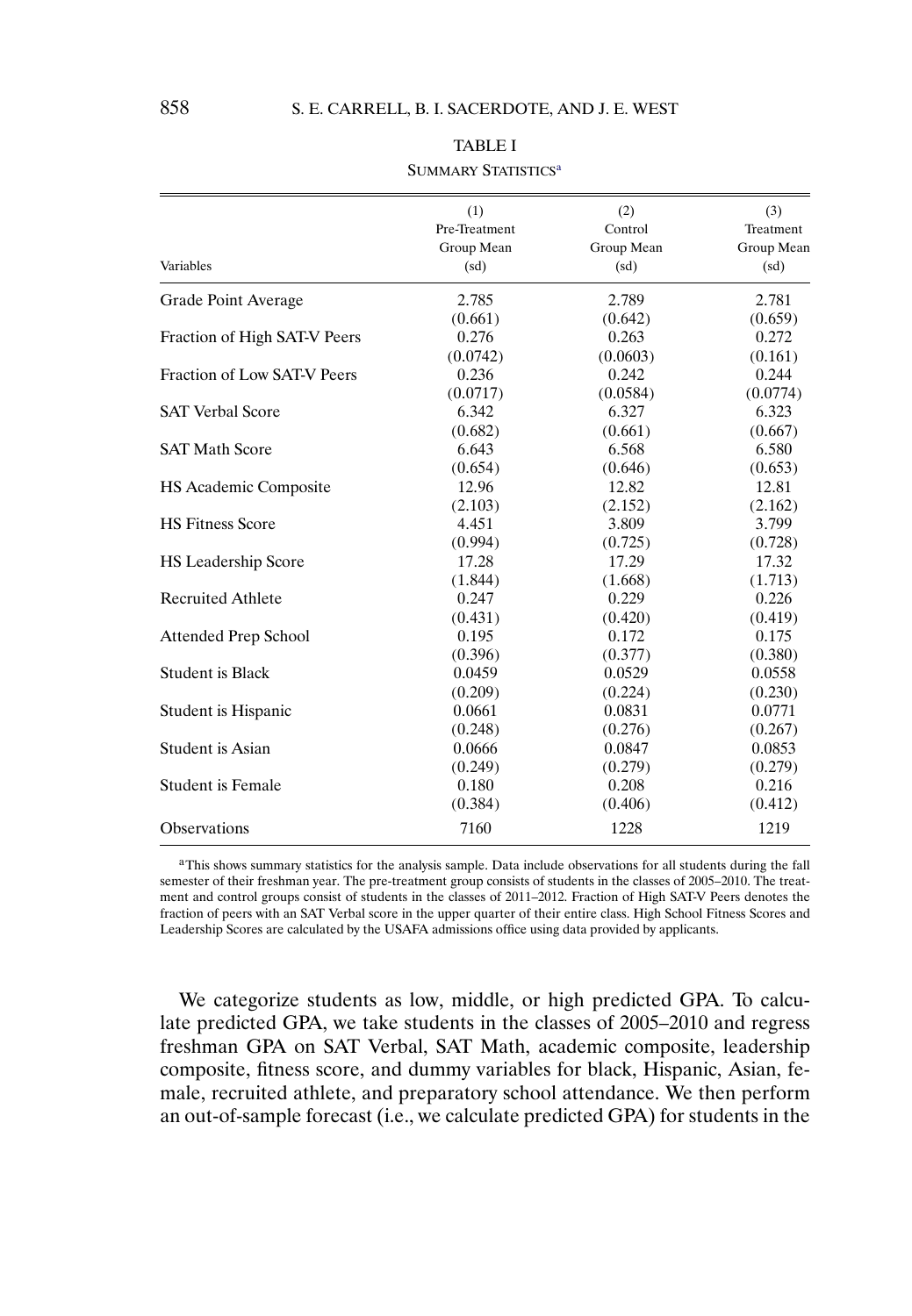<span id="page-4-0"></span>graduating classes of 2011 and 2012 who comprise our treatment and control groups.

## 1.2. *Methods*

As described in [Carrell, Fullerton, and West \(2009\),](#page-26-0) we use the random assignment of USAFA students to peer groups (i.e., military squadrons), to identify peer effects in academic performance free of biases arising from selfselection into squadrons.<sup>5</sup>

Consider a structural model of peer effects in academic achievement, where own achievement is a function of own pre-treatment characteristics, the simultaneous achievement of one's peers, and their pre-treatment characteristics,

$$
(1) \t\t\t GPAst = X\alpha_1 + \overline{GPA}_{s-i}\alpha_{2t} + \overline{X}_{s-i}\alpha_{3t} + \varepsilon_{st},
$$

where  $GPA<sub>st</sub>$  is a vector of individual students' freshman fall semester grade point average who are members of squadron s and of academic ability  $t \in$ {*low middle high*}. X is a matrix of each individual's pre-treatment characteristics, including SAT Math, SAT Verbal, academic composite, fitness score, leadership composite, race/ethnicity, gender, recruited athlete, and whether he or she attended a military preparatory school.  $\overline{GPA}_{s-i}$  is a vector of average freshman fall semester *GPA* in squadron s excluding individual i.  $\overline{X}_{s-i}$  is likewise the average of pre-treatment characteristics in squadron s excluding individual *i.*  $\varepsilon_{st}$  is the error term. Following [Manski \(1993\),](#page-27-0)  $\alpha_3$  represents the exogenous peer effect and  $\alpha_{2t}$  is the endogenous peer effect, which varies by academic ability.

Solving for the reduced form specification and taking the limit as the number of peers approaches infinity,

(2) 
$$
GPA_{st} = X\alpha_1 + \overline{X}_{s-i} \frac{\alpha_{3t} + \alpha_{2t}\alpha_1}{1 - \alpha_{2t}} + \frac{\alpha_{2t}}{1 - \alpha_{2t}} \overline{\epsilon}_{st} + \epsilon_{st}
$$

$$
= X\beta_{1t} + \overline{X}_{s-i}\beta_{2t} + \tilde{\epsilon}_{st}.
$$

In estimating equation (2), we include graduating class (cohort) fixed effects and semester fixed effects to control for mean differences across years and semesters in GPA. Given the potential for error correlation across individuals within a given squadron and class, we cluster all standard errors at the squadron by graduating class level.

<sup>&</sup>lt;sup>5</sup>Conditional on a few demographic characteristics, the students in our study are randomly assigned to a peer group in which they live in adjacent dorm rooms, dine together, compete in intramural sports together, and study together. They have limited ability to interact with other students outside of their assigned peer group during their freshman year of study.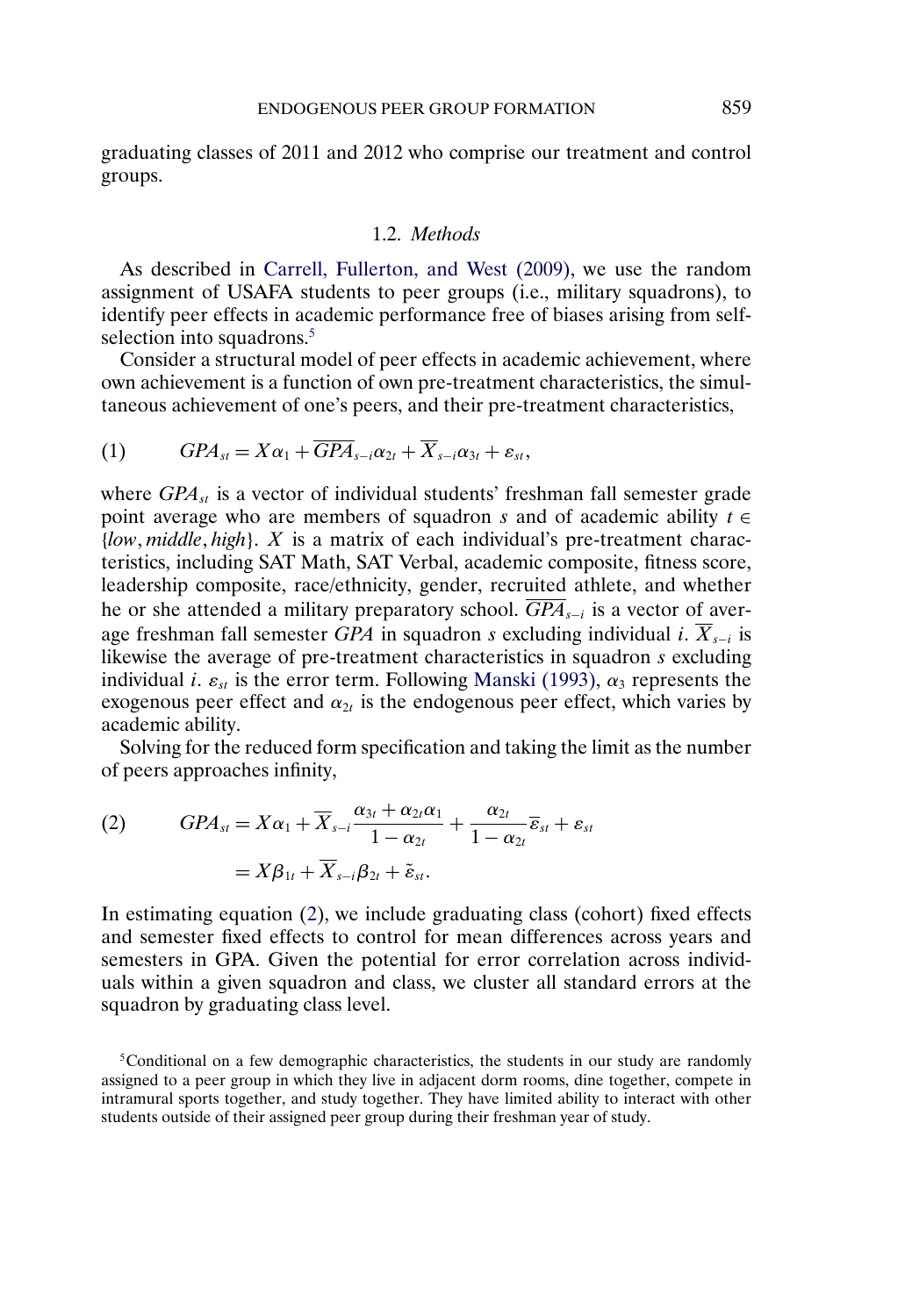<span id="page-5-0"></span>[Carrell, Fullerton, and West \(2009\)](#page-26-0) found large and statistically significant reduced form peer effects estimating equation [\(2\)](#page-4-0) at USAFA. Specifically, they found student academic performance increased significantly with the average peer SAT Verbal scores in the squadron. Additionally, [Carrell, Fullerton,](#page-26-0) [and West \(2009\)](#page-26-0) found evidence of nonlinear effects in which low predicted achievement students benefit the most from the presence of high ability peers. To determine whether student outcomes can be improved through systematic sorting of individuals into peer groups, we take a similar approach and estimate a nonlinear model in which we allow the peer coefficients to vary by own predicted achievement. Specifically, we estimate separate peer coefficients for each third of the own predicted GPA distribution. We estimate models using both mean peer ability and the *proportion* of peers in the group who have relatively high and low peer SAT scores.<sup>6</sup> Our definition of a "high" (low) score is any peer in the top (bottom) quartile of the year-cohort SAT Verbal distribution.7

We estimate equation [\(2\)](#page-4-0) using ordinary least squares (OLS), and results are shown in Table [II.](#page-6-0) Columns 1 and 2 estimate a single coefficient for each peer characteristic, while Columns 3 and 4 allow separate coefficients for each third of the predicted GPA distribution. The odd numbered columns include but do not report coefficients on peer SAT Math and peer academic composite. Overall, the nonlinear models in Columns 3 and 4 find larger and more precisely estimated peer effects than Columns 1 and 2 or a traditional linear in means model as in [Carrell, Fullerton, and West \(2009\)](#page-26-0) and [Lyle \(2009\).](#page-26-0) [8](#page-26-0) The results suggest several nonlinearities in the data. The models fit in Column 3 and 4 reject the restrictions in Columns 1 and 2 at the 0-05 and 0-01-level, respectively, and the peer SAT Verbal variables are jointly significant at the 0-05-level in all Columns 3 and 4. For Column 4, the coefficient on the fraction of peers in the top quartile of the SAT Verbal distribution is positive and significant for low (0-474) ability students and insignificant for high (0-233) and middle ability students (-0.119). Across the three predicted GPA groups, the "High Verbal SAT" peer coefficients are significantly different between the middle ability group and the other two groups. Additionally, the coefficient on the fraction of peers in the bottom quartile of the SAT Verbal distribution is negative and insignificant (−0-230) for the middle ability students and small and statistically insignificant for low and high ability students.

6We also find qualitatively similar results when using the *number* of peers who have high or low scores in the pre-treatment variables.

 $<sup>7</sup>$ For example, for the class of 2010, the top quartile of the SAT Verbal distribution was 670 and</sup> above and the bottom quartile was 570 and below. We also find qualitatively similar results when estimating the model using other points of the distribution, such as thirds and quintiles.

8In a very similar context, Lyle found positive peer effects from high math ability cadets at West Point (the U.S. Military Academy). For brevity, we do not show results for the linear in means model. For these results, see [Carrell, Fullerton, and West \(2009\).](#page-26-0)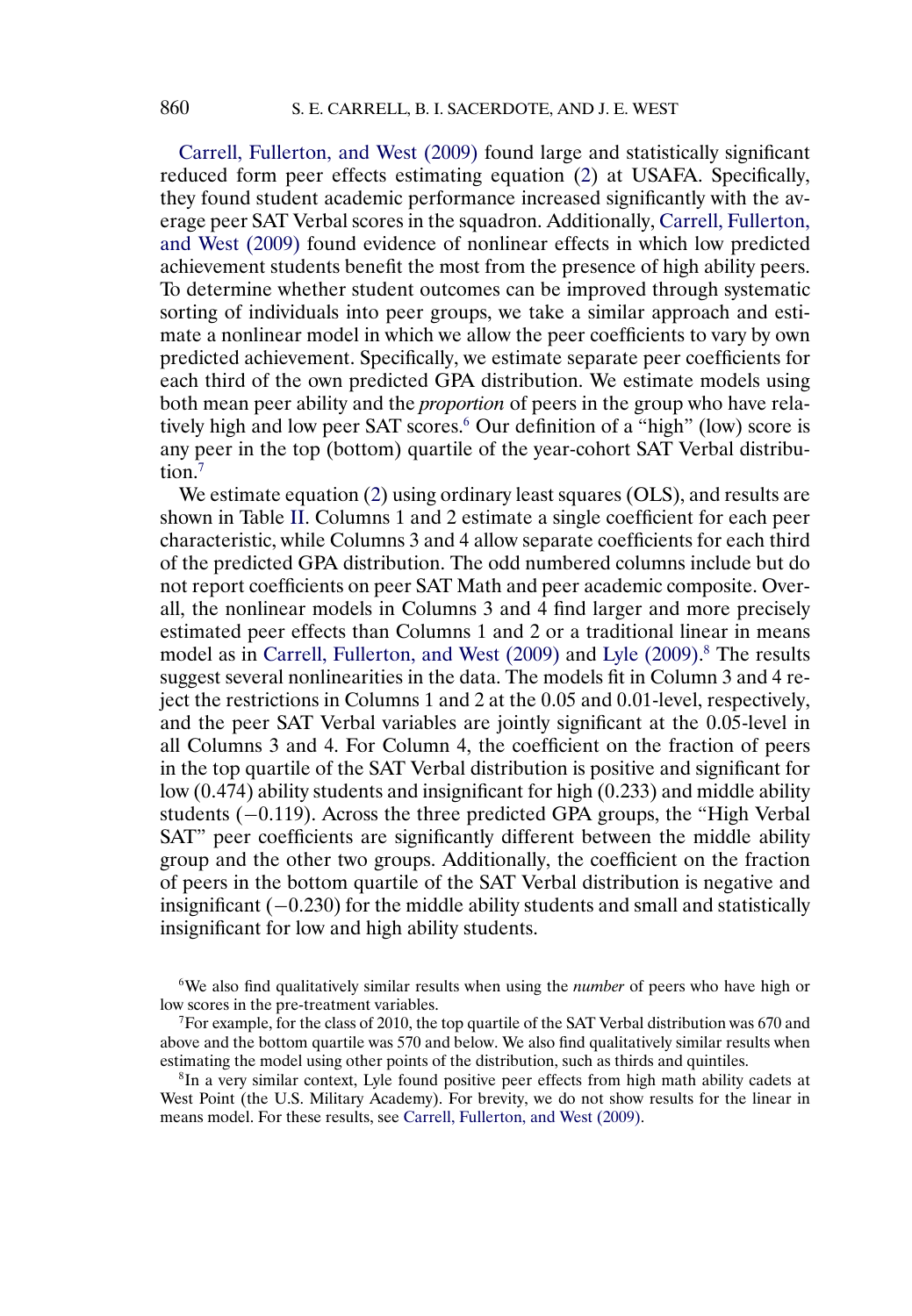<span id="page-6-0"></span>

| Variables                                                          | (1)<br><b>GPA</b>    | (2)<br><b>GPA</b>  | (3)<br><b>GPA</b>  | (4)<br><b>GPA</b>  |
|--------------------------------------------------------------------|----------------------|--------------------|--------------------|--------------------|
| Fraction of High SAT-V Peers                                       | $0.181$ <sup>d</sup> | 0.190 <sup>c</sup> |                    |                    |
|                                                                    | (0.094)              | (0.096)            |                    |                    |
| Fraction of Low SAT-V Peers                                        | $-0.050$             | $-0.061$           |                    |                    |
|                                                                    | (0.095)              | (0.094)            |                    |                    |
| Fraction of High SAT-V Peers $\times$ High GPA                     |                      |                    | 0.222              | 0.233              |
|                                                                    |                      |                    | (0.156)            | (0.151)            |
| Fraction of High SAT-V Peers $\times$ Middle GPA                   |                      |                    | $-0.136$           | $-0.119$           |
|                                                                    |                      |                    | (0.136)            | (0.137)            |
| Fraction of High SAT-V Peers $\times$ Low GPA                      |                      |                    | 0.464 <sup>b</sup> | 0.474 <sup>b</sup> |
|                                                                    |                      |                    | (0.150)            | (0.152)            |
| Fraction of Low SAT-V Peers $\times$ High GPA                      |                      |                    | 0.026              | 0.009              |
|                                                                    |                      |                    | (0.144)            | (0.147)            |
| Fraction of Low SAT-V Peers $\times$ Middle GPA                    |                      |                    | $-0.219$           | $-0.230$           |
|                                                                    |                      |                    | (0.145)            | (0.142)            |
| Fraction of Low SAT-V Peers $\times$ Low $\widehat{G}P\widehat{A}$ |                      |                    | 0.065              | 0.061              |
|                                                                    |                      |                    | (0.141)            | (0.140)            |
| Observations                                                       | 14,024               | 14,024             | 14,024             | 14,024             |
| $R^2$                                                              | 0.345                | 0.345              | 0.346              | 0.345              |
| F All Peer Variables                                               | 0.994                |                    | 1.089              |                    |
| <i>p</i> -value All                                                | 0.430                |                    | 0.365              |                    |
| F All Peer SAT Verbal Variables                                    | 2.304                | 2.627              | 2.412              | 2.464              |
| <i>p</i> -value SAT Verbal                                         | 0.102                | 0.075              | 0.028              | 0.025              |
| F High SAT Verbal Peers (High GPA v Middle GPA)                    |                      |                    | 3.068              | 3.135              |
| $p$ -value H v M                                                   |                      |                    | 0.081              | 0.078              |
| F High SAT Verbal Peers (High GPA v Low GPA)                       |                      |                    | 1.598              | 1.665              |
| $p$ -value H v L                                                   |                      |                    | 0.208              | 0.198              |
| F High SAT Verbal Peers (Low GPA v Middle GPA)                     |                      |                    | 9.850              | 9.441              |
| $p$ -value L v M                                                   |                      |                    | 0.002              | 0.002              |

### TABLE II PEER EFFECTS IN THE PRE-TREATMENT GROUP<sup>a</sup>

aWe run our baseline peer effects specifications in the pre-treatment group. All specifications include year and semester fixed effects and individual-level controls for students who are black, Hispanic, Asian, female, recruited athlete, and attended a preparatory school. Odd specifications additionally control for peer SAT Math and peer academic composite variables. Low, Middle, and High groups are based on the distribution of predicted GPA using own pre-treatment characteristics. Robust standard errors in parentheses are clustered by class by squadron.

 $b_p < 0.01$ ,

 $c_p < 0.05$ ,

 $d p < 0.1$ .

These results suggest that low predicted GPA students benefit most from having peers with high SAT Verbal scores, while middle ability students may benefit from being separated from peers with low SAT Verbal scores. [Zimmerman \(2003\)](#page-27-0) also found that SAT Verbal scores matter more for peer effects than SAT Math scores. High math scores are even more prevalent among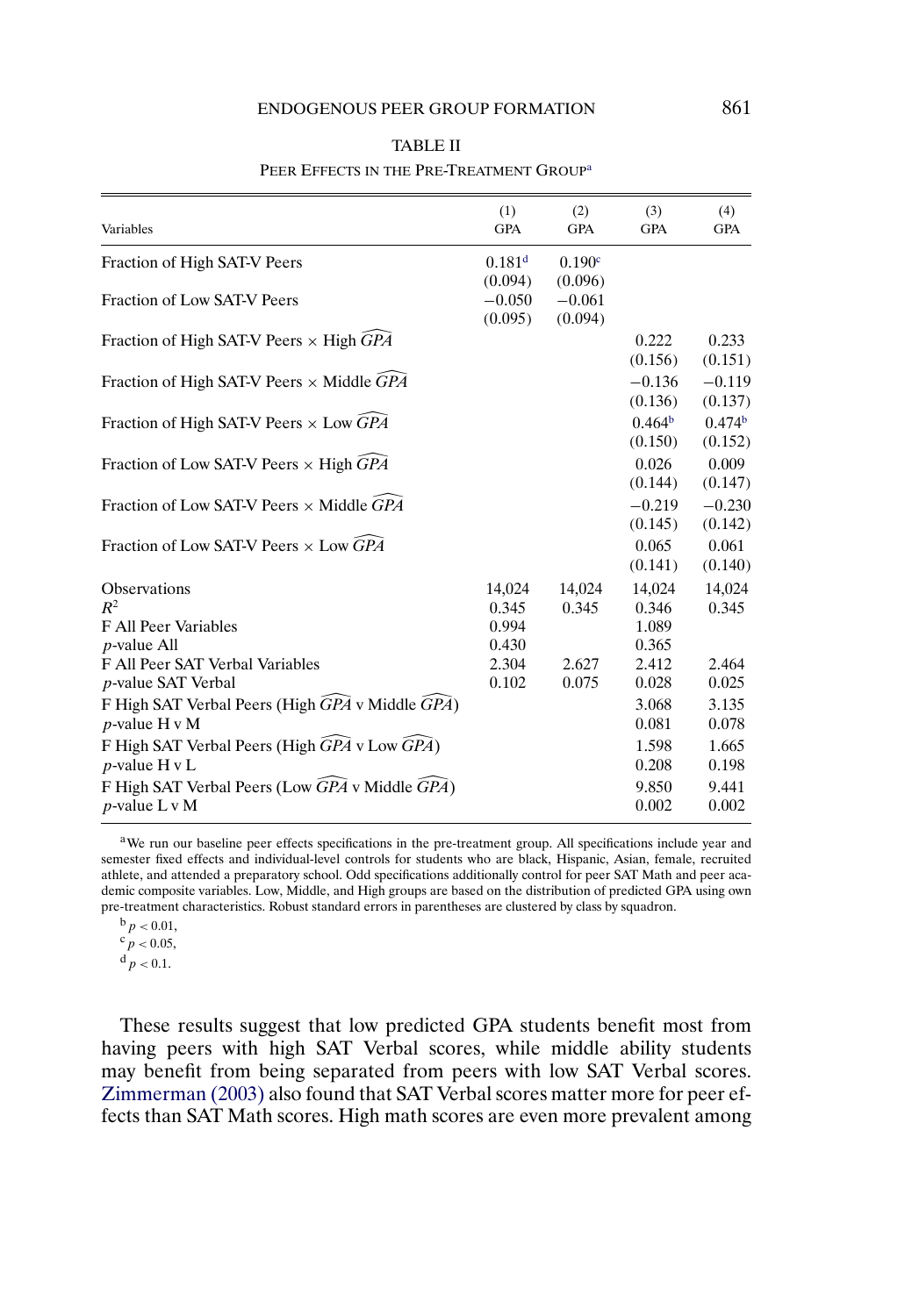USAFA students than high verbal scores. Thus, within the squadrons studied here, high verbal ability peers may be a more scarce resource and have a higher marginal productivity for own outcomes.

Under the direction of the Superintendent of the U.S. Air Force Academy, we used the nonlinear peer effects results in Column 3 of Table [II](#page-6-0) to sort the freshman students entering USAFA in the fall of 2007 and fall of 2008 (the graduating classes of 2011 and 2012) into peer groups with the goal of improving the grades of the lowest one-third of incoming ability students using a controlled experimental design.

#### 2. EXPERIMENTAL DESIGN AND SORTING METHODOLOGY

The graduating classes of 2011 and 2012 entered USAFA with 1314 and 1391 students, respectively. Half of the incoming classes were randomly assigned to the control group and half to the treatment group.<sup>9</sup>

Table [III](#page-8-0) shows a regression of membership in the treatment group on the pre-treatment variables. Column 1 shows results for the class of 2011, Column 2 shows results for the class of 2012, and Column 3 shows a combined regression. Results show no statistical differences in the observed attributes between the treatment and control groups. For example, the joint  $F$  statistic for the combined samples is  $0.277$  with a *p*-value of 0.99. Figure [1,](#page-9-0) Column 1 shows the distribution of predicted grades (excluding any potential peer effects) for students in the treatment and control groups. A Wilcoxon rank-sum test fails to reject the null hypothesis that the treatment and control samples are random draws from a single population ( $p$ -value = 0.64).

Students in the control group were *randomly* assigned to one of the 20 control squadrons according to an algorithm that has been used by USAFA since the summer of 2000. The algorithm provides an even distribution of students by demographic characteristics. Specifically, the USAFA admissions office implements a stratified random assignment process where females are first randomly assigned to squadrons. Next, male ethnic and racial minorities are randomly assigned, followed by male non-minority recruited athletes. Students who attended a military preparatory school are then randomly assigned. Finally, all remaining students are randomly assigned to squadrons. Students with the same last name, including siblings, are not placed in the same squadron. This stratified process is accomplished to ensure demographic diversity across peer groups.

<sup>9</sup> The random selection of the treatment and control squadrons was stratified across the four cadet "groups" which contain 10 squadrons each. It was also stratified with respect to new and returning "Air Officers Commanding" or AOCs, the officer in charge of military training within each squadron. This was done to eliminate any potential group or AOC level common shocks to academic performance. We flipped the treatment and control squadrons after the first year of the experiment. Additionally, the random division was subject to the constraint that siblings were split between the treatment and control groups.

<span id="page-7-0"></span>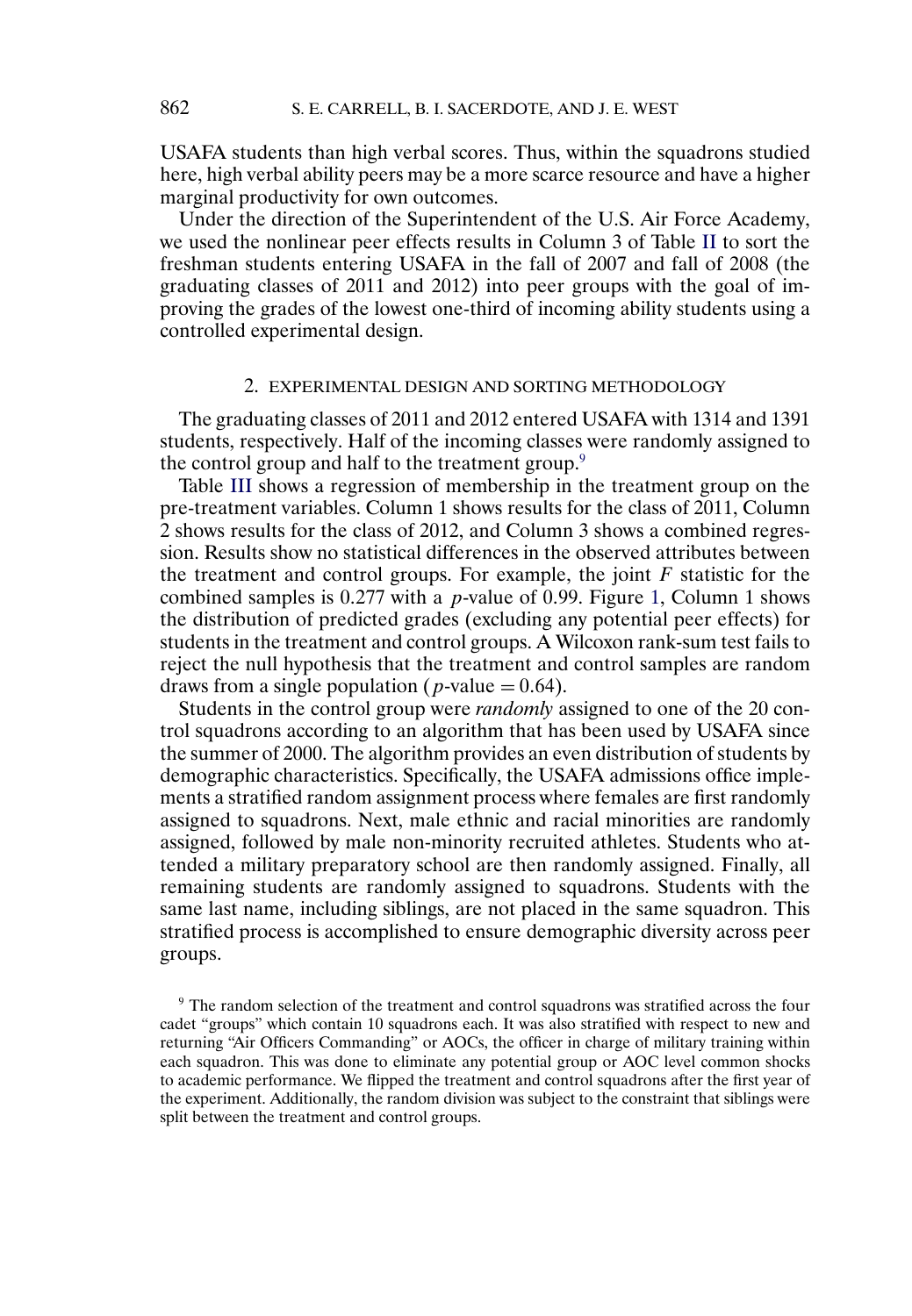<span id="page-8-0"></span>

| Variables                                | (1)<br><b>Class 2011</b> | (2)<br><b>Class 2012</b> | (3)<br>All Classes |
|------------------------------------------|--------------------------|--------------------------|--------------------|
|                                          |                          |                          |                    |
| <b>SAT Verbal Score</b>                  | 0.018                    | 0.005                    | 0.009              |
|                                          | (0.026)                  | (0.024)                  | (0.018)            |
| <b>SAT Math Score</b>                    | $-0.001$                 | 0.030                    | 0.014              |
|                                          | (0.034)                  | (0.031)                  | (0.023)            |
| HS Academic Composite                    | $-0.004$                 | 0.012                    | 0.004              |
|                                          | (0.011)                  | (0.011)                  | (0.008)            |
| <b>HS Fitness Score</b>                  | $-0.017$                 | 0.014                    | $-0.002$           |
|                                          | (0.020)                  | (0.020)                  | (0.014)            |
| HS Leadership Score                      | 0.013                    | 0.002                    | 0.008              |
|                                          | (0.008)                  | (0.008)                  | (0.006)            |
| <b>Recruited Athlete</b>                 | $-0.001$                 | 0.023                    | 0.011              |
|                                          | (0.037)                  | (0.036)                  | (0.025)            |
| Attended Prep School                     | 0.063                    | $-0.019$                 | 0.018              |
|                                          | (0.054)                  | (0.044)                  | (0.033)            |
| <b>Student is Black</b>                  | 0.008                    | 0.020                    | 0.015              |
|                                          | (0.067)                  | (0.064)                  | (0.046)            |
| Student is Hispanic                      | $-0.009$                 | 0.003                    | $-0.004$           |
|                                          | (0.056)                  | (0.051)                  | (0.037)            |
| Student is Asian                         | 0.001                    | 0.038                    | 0.017              |
|                                          | (0.049)                  | (0.054)                  | (0.036)            |
| <b>Student is Female</b>                 | $-0.005$                 | 0.010                    | 0.006              |
|                                          | (0.036)                  | (0.035)                  | (0.025)            |
| $\widehat{GPA}$ in Lowest Third of Class | 0.013                    | 0.051                    | 0.028              |
|                                          | (0.051)                  | (0.051)                  | (0.036)            |
| GPA in Highest Third of Class            | 0.039                    | $-0.069$                 | $-0.014$           |
|                                          | (0.048)                  | (0.048)                  | (0.034)            |
| Class of 2011                            |                          |                          | $-0.005$           |
|                                          |                          |                          | (0.020)            |
| Observations                             | 1287                     | 1366                     | 2653               |
| $R^2$                                    | 0.004                    | 0.003                    | 0.001              |
| <b>F</b> All Variables                   | 0.380                    | 0.280                    | 0.277              |
| $p$ -value                               | 0.964                    | 0.990                    | 0.990              |

#### TABLE III RANDOMIZATION CHECK<sup>a</sup>

aData are the experimental cohorts of the classes of 2011–2012. We regress an indicator for treatment (versus control) group on a large set of pre-treatment variables. SAT, Academic Composite, Fitness, and Leadership scores have been divided by 100.

Students in the treatment group were sorted into one of 20 treatment squadrons with the objective of raising the grades of students in the bottom one-third of predicted GPA. Drawing on recent work on assortative matching by [Bhattacharya \(2009\)](#page-26-0) and [Graham, Imbens, and Ridder \(2009\),](#page-26-0) we set our objective function to maximize the minimum peer effect (i.e., fraction of peers with high SAT Verbal scores) for each low ability student subject to the constraint that squadrons are of equal size and contain an even split of females,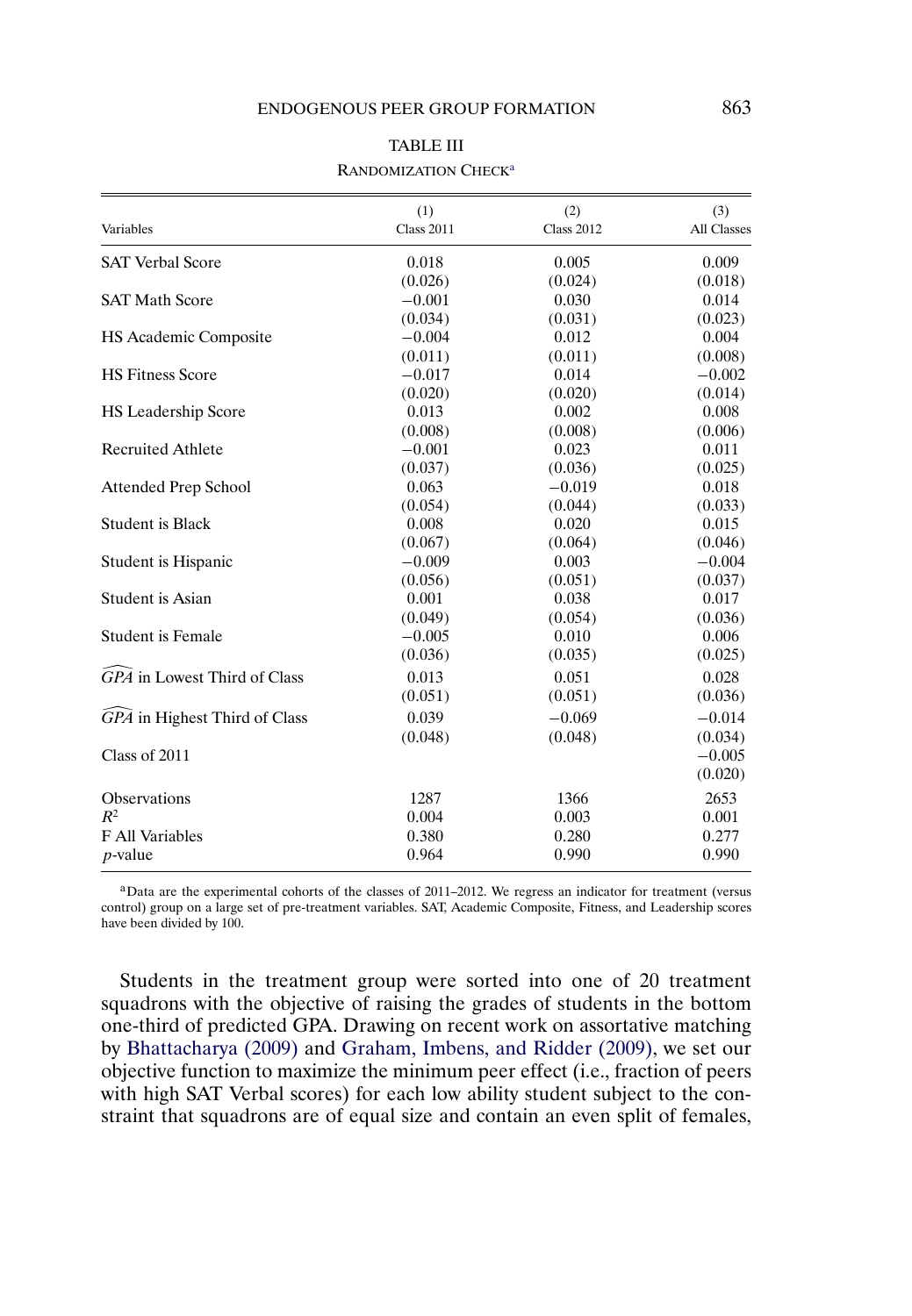<span id="page-9-0"></span>

FIGURE 1.—Distribution of predicted and actual GPA for treatment and control by student ability.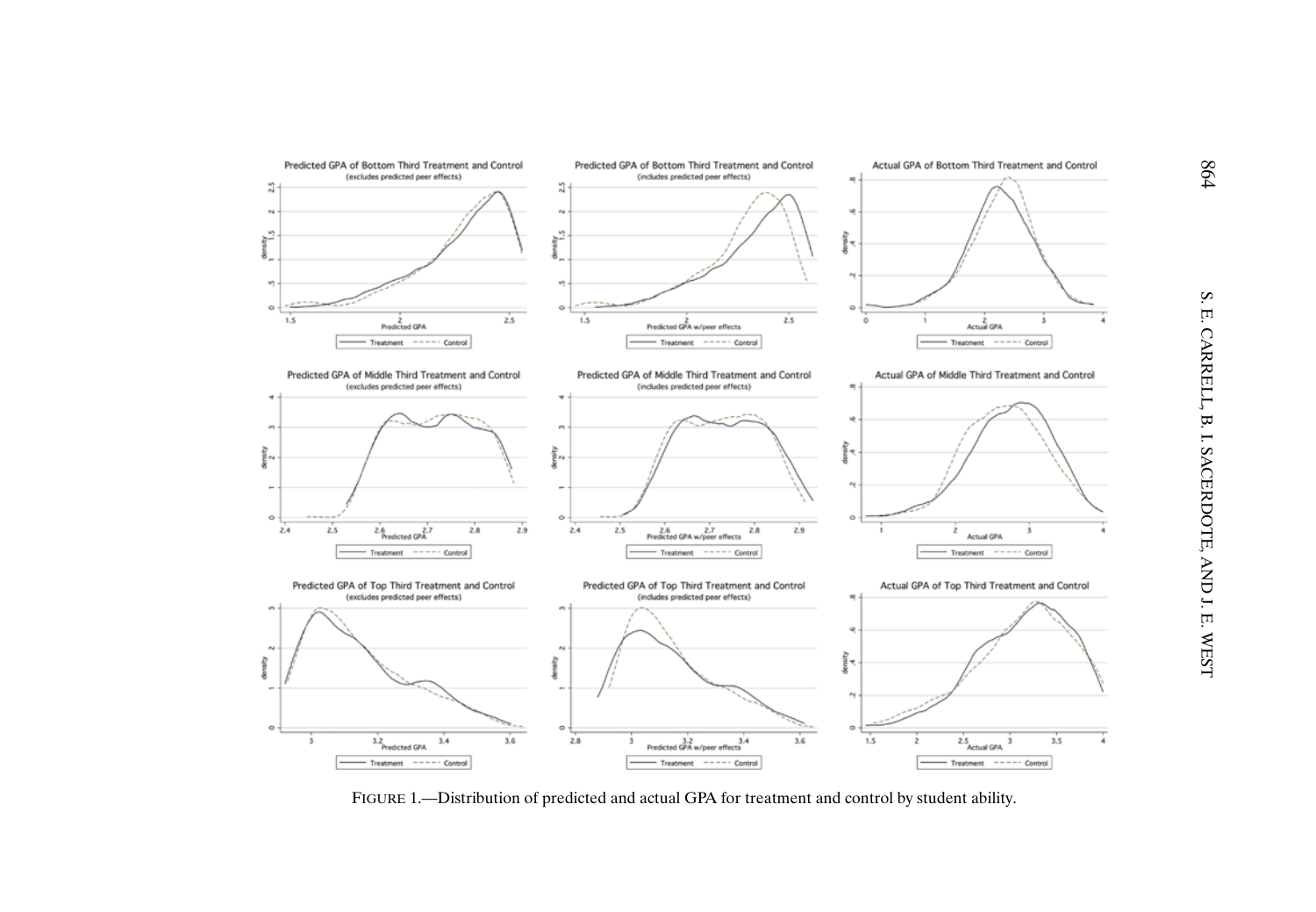athletes, racial and ethnic minorities, and students who attended a preparatory school. Thus, we solve the following objective function using integer program- $\text{ming}^{10}$ :

(3) 
$$
\max_{m_{s,i}} \min_{i \in S_{\text{low}}}\left[\begin{array}{c} m_{1,i} \\ m_{2,i} \\ \vdots \\ m_{20,i} \end{array}\right] \left[\begin{array}{cccc} g_1 & 0 & \cdots & 0 \\ 0 & g_2 & \cdots & 0 \\ \vdots & & \ddots & \vdots \\ 0 & 0 & \cdots & g_{20} \end{array}\right]^{-1}
$$

$$
\times \left[\begin{array}{cccc} m_{1,1} & \cdots & m_{1,i-1} & 0 & m_{1,i+1} & \cdots & m_{1,n} \\ m_{2,1} & \cdots & m_{2,i-1} & 0 & m_{2,i+1} & \cdots & m_{2,n} \\ \vdots & \vdots & \vdots & & \vdots & \vdots \\ m_{20,1} & \cdots & m_{20,i-1} & 0 & m_{20,i+1} & \cdots & m_{20,n} \end{array}\right] X \widehat{B}_{2\text{low}},
$$

where  $\mathbb{S}_{\text{low}}$  is the set of low ability students.  $m_{s,i} \in \{0, 1\}$  represents the membership of student *i* in one of the 20 treatment squadrons, *s*, while  $g_s$  is the number of students in each squadron s other than student  $i$ , and  $n$  is the overall number of students in the treatment group. X is a  $(1 \times n)$  vector of indicator variables representing whether each student has a high SAT Verbal score, and  $\beta_{2\text{low}}$  is the estimated peer SAT Verbal coefficient of 0.464 from equation [\(2\)](#page-4-0) for low ability students, as shown in Table [II,](#page-6-0) Column 3. Since it is unlikely that a low predicted GPA student also has a high SAT Verbal score, the choice of which squadron to assign student i largely does not affect the proportion of students in each squadron with high SAT Verbal scores, as determined by  $g_s^{-1} \sum_{j \neq i} m_{sj} X_j$ .

Prior to sorting the actual treatment group, we repeatedly sorted simulated treatment groups drawn from the pre-treatment data by maximizing equation (3) subject to constraints, and found that our algorithm consistently created two types of squadrons. The first type of squadron groups low ability students with a large number of peers with high SAT Verbal scores. We refer to these as bimodal squadrons. The second type of treatment squadron consists largely of middle ability students without high SAT Verbal scores, which we call homogeneous squadrons. We intentionally allowed the algorithm to engage in extreme sorting to maximize the potential peer effects and the statistical power of the experiment. Assuming that students in the treatment group would choose among available study partners in the same way that students in the pre-treatment groups did, changing the composition of a low ability student's squadron to include a larger proportion of students with high SAT Verbal scores should be beneficial. Ex ante, this did not seem unreasonable. For

 $10$ The software used to perform the integer program maximization, XPressMP, was provided to us by FICO under their Academic Partners Program.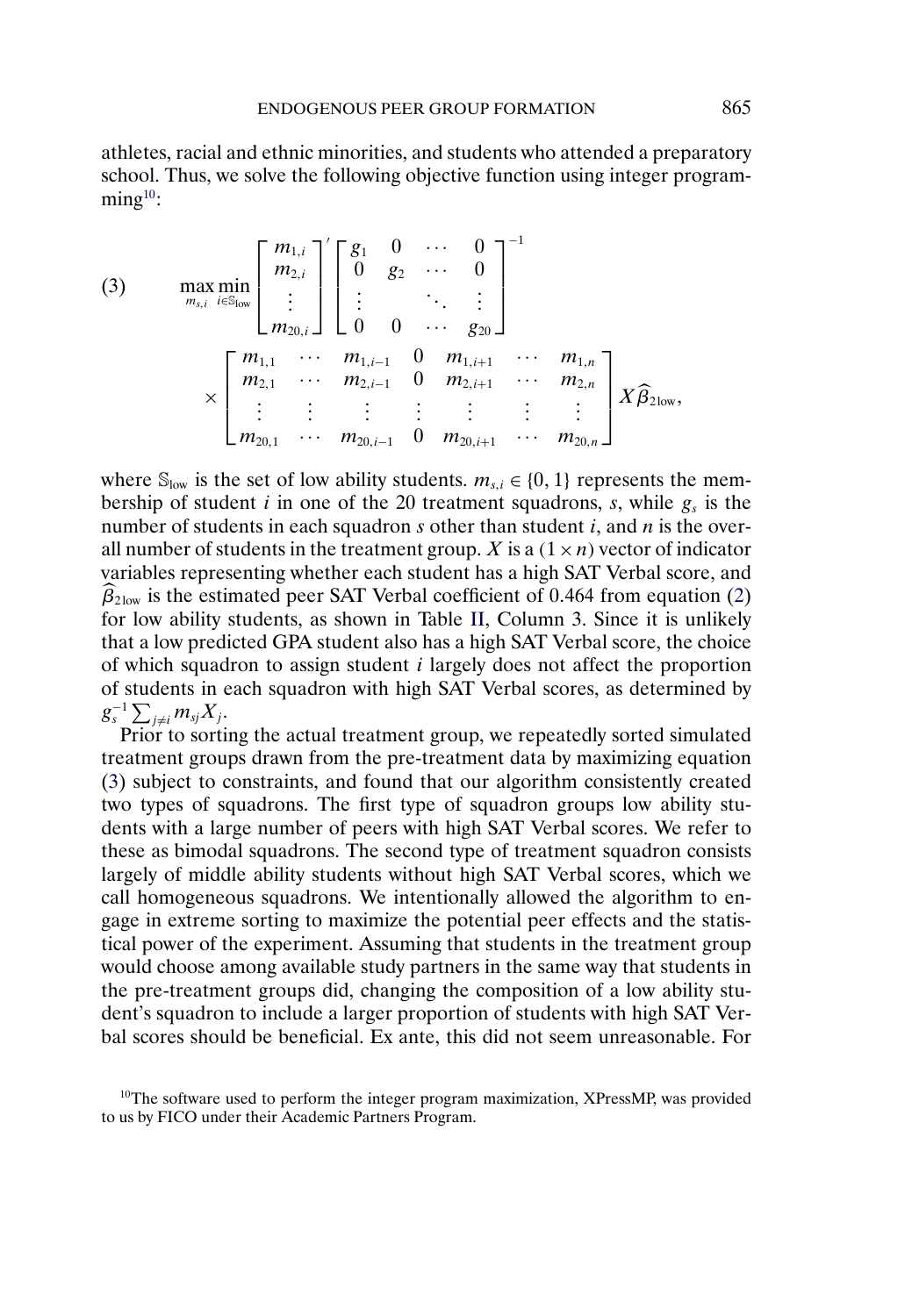

FIGURE 2.—Experimental design. This figure depicts the essence of the experimental design. For instance, H-m-L squadrons are those with a large fraction of High ability students, a small fraction of Medium ability students, and a large fraction of Low ability students. Likewise, h-M-l squadrons are those with a small fraction of High ability students, a large fraction of Medium ability students, and a small fraction of Low ability students.

low ability students in the pre-treatment data, the mean and maximum fraction of peers with high SAT Verbal scores is 0-28 and 0-50. For the treatment squadrons, the mean and maximum fraction is  $0.38$  and  $0.41$ .<sup>11</sup>

Figure 2 depicts the essence of the experimental design. Pre-treatment, students were randomly assigned to squadrons with respect to academic ability. As a consequence of random sampling, some squadrons were composed of relatively more high and low ability students than medium ability. Let these be called "A." Other squadrons were composed of relatively more medium ability students than high or low, which we refer to as "B." Estimates from equation [\(2\)](#page-4-0) indicate that low ability students in "A" squadrons benefited from greater exposure to high ability students than the low ability students in "B" squadrons. The composition of control group squadrons is similar to that of pre-treatment squadrons. Squadrons "C" and "D" are analogous to squadrons "A" and "B." In the treatment squadrons, middle ability students are removed from "E" squadrons and placed by themselves in "F" squadrons.

Results from the actual sorting of students in the treatment and control groups are presented graphically in Figure [3,](#page-12-0) which shows, by treatment and

 $11$ The main assumption is that the peer effects estimates are linear in the fraction of peers with high SAT Verbal scores for low ability students. For example, the algorithm assumes that going from 30 to 35 percent of your peers with high SAT scores has the same effect as going from 25 to 30 percent of peers with high scores.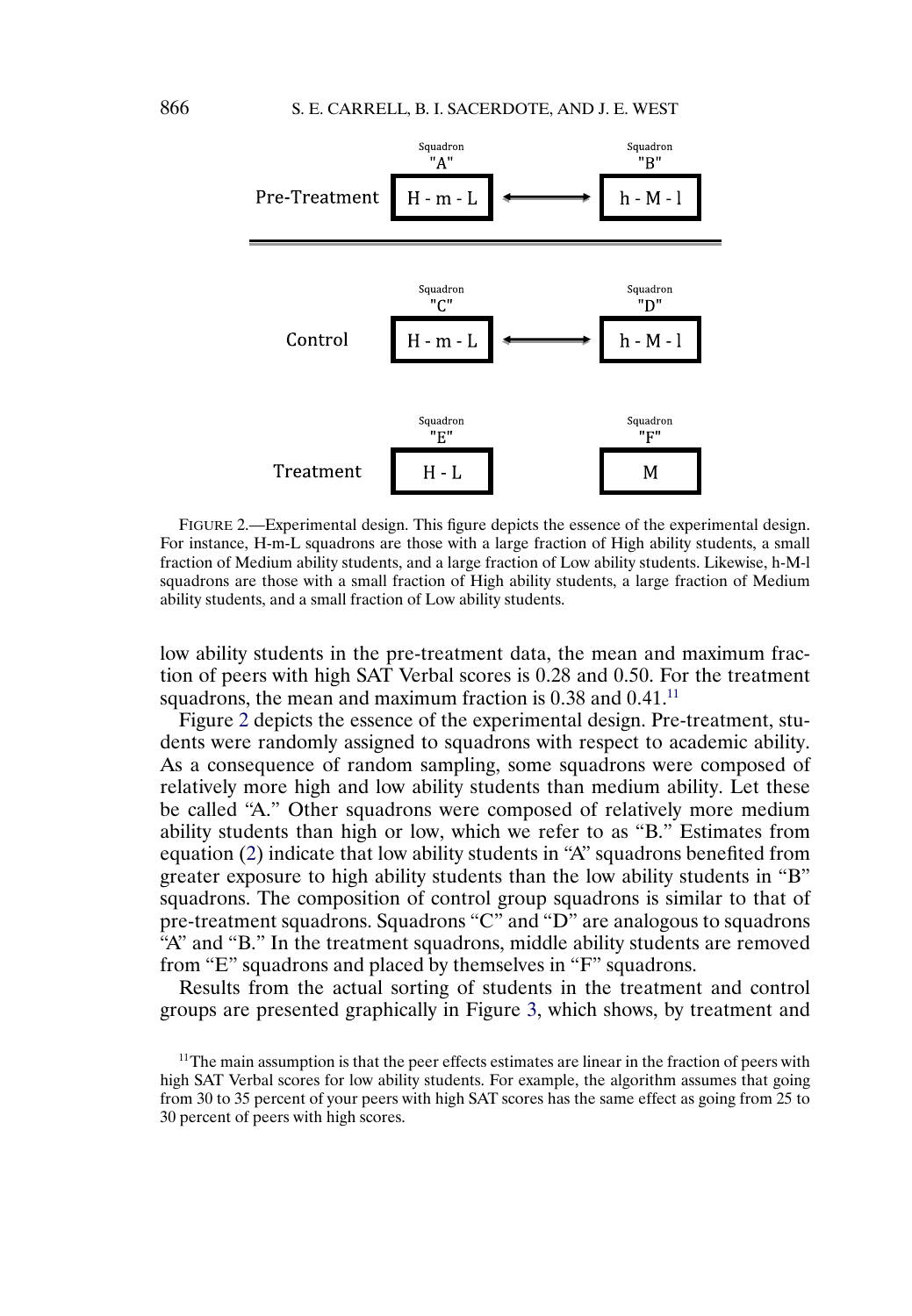<span id="page-12-0"></span>

Peers in Top Quartile SAT Verbal Distribution

FIGURE 3.—Squadron peer characteristics by student ability.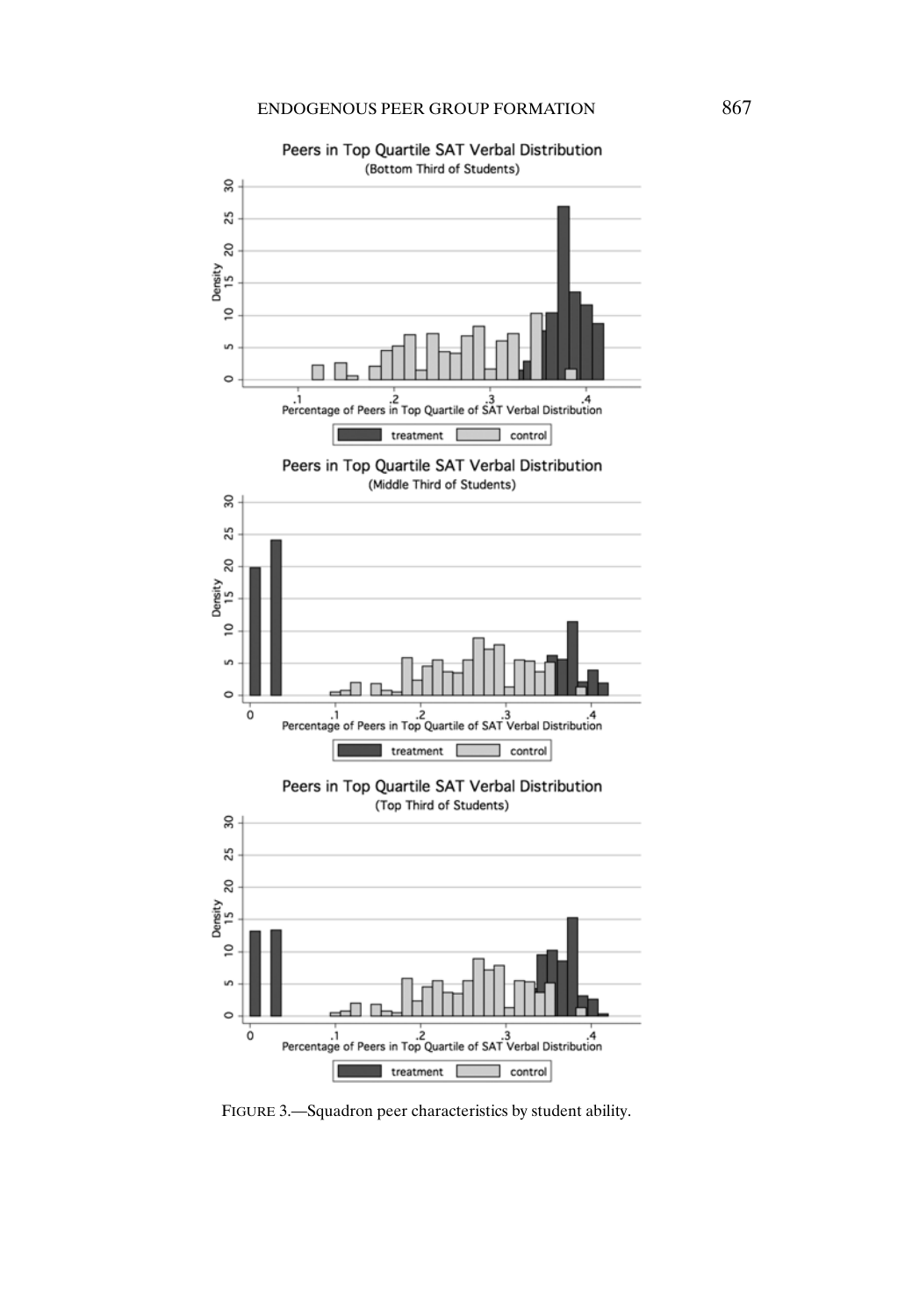<span id="page-13-0"></span>

| Variables                         | (1)      | (2)                | (3)             | (4)             |
|-----------------------------------|----------|--------------------|-----------------|-----------------|
|                                   | All      | <b>Bottom</b>      | Middle          | Top             |
|                                   | Students | $\widehat{GPA}$    | $\widehat{GPA}$ | $\widehat{GPA}$ |
| Student in Treatment Group        | 2.787    | 2.390              | 2.783           | 3.198           |
|                                   | (0.026)  | (0.027)            | (0.027)         | (0.027)         |
| Student in Control Group          | 2.772    | 2.336              | 2.767           | 3.195           |
|                                   | (0.026)  | (0.027)            | (0.027)         | (0.026)         |
| <b>Predicted Treatment Effect</b> | 0.015    | 0.053 <sup>b</sup> | 0.016           | 0.003           |
|                                   | (0.037)  | (0.037)            | (0.037)         | (0.037)         |
| <b>Observations</b>               | 2653     | 881                | 884             | 888             |

# TABLE IV PREDICTED TREATMENT EFFECT<sup>a</sup>

aWe use the regression coefficients in Table [II,](#page-6-0) Column 2 to compute out-of-sample predicted GPAs and forecast standard errors for the students in the treatment and control groups. We test a null hypothesis that predicted grades in the treatment group are not greater than grades in the control group, assuming independence of observations across squadrons.

 $^{b}p < 0.1$ .

control status and by each third of own ability, histograms of the fraction of peers who were in the top quartile of the SAT Verbal distribution. Relative to randomly assigned squadrons, the optimal sorting algorithm created a number of the bimodal squadrons assigning low predicted GPA students in the treatment group to squadrons with a much higher proportion of high SAT Verbal peers. Likewise, the algorithm also created a number of the homogeneous treatment squadrons consisting largely of middle ability students.

Table IV shows predicted GPA and the predicted treatment effect by student ability from the sorting algorithm. We predict GPA for the treatment and control groups using the estimates from Table [II,](#page-6-0) Column 3. Reported standard errors for each group ((*low middle high*)×(*treatment control*)) are calculated from individual-level forecast standard errors assuming the independence of individual observations across squadrons.12 For students in the bottom third of incoming academic ability, the estimated gain of the treatment group over the control group is a statistically significant 0-053 grade points. For students in the middle and top third of the academic distribution, the estimated treatment effects are positive, but statistically insignificant. Figure [1,](#page-9-0) Column 2 plots the distribution of predicted GPA after the sort. These predictions imply that the optimal sorting mechanism predicts a Pareto-improving allocation relative to random assignment.

To estimate the likelihood of observing a positive treatment effect given the underlying variability of grades, we conducted a Monte Carlo simulation.

 $12$  We estimate the covariance of grades across students within the same squadron using a random effects model on pre-treatment data.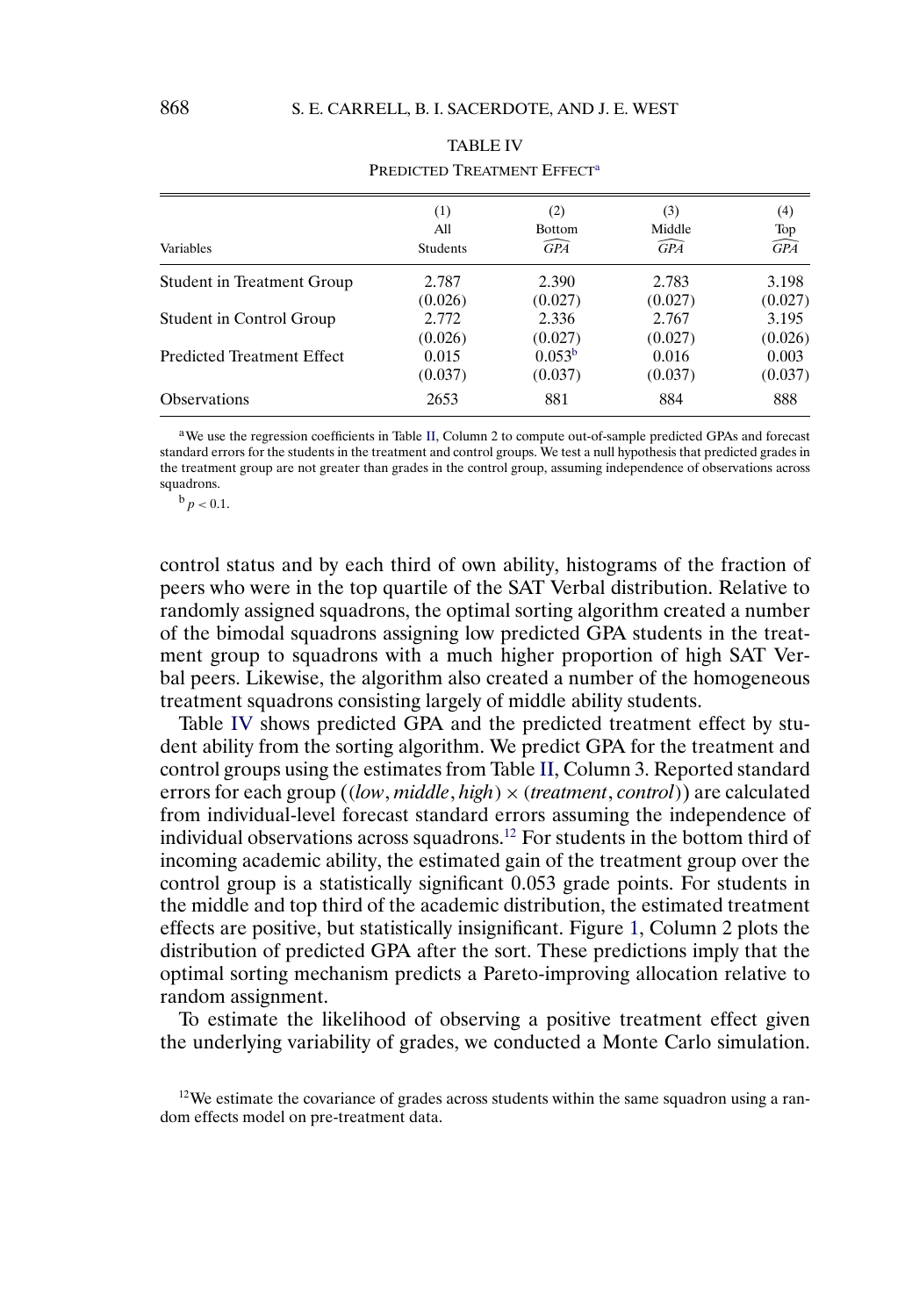

FIGURE 4.—Power of the experiment.

Specifically, we simulated the treatment effect for the bottom one-third of students as being equal to the fitted values from Column 3 in Table [II](#page-6-0) plus two stochastic error terms, one with the statistical properties of student level grade variation and the other with properties of squadron level variation.<sup>13</sup>

Figure 4 plots the statistical power of the experiment for values of the key peer coefficient (percent of high SAT Verbal peers on low ability students) ranging from 0 to 1. At the vertical line, representing our estimated peer coefficient of 0.464, 609 of 1000 draws were positive and statistically significant at the  $0.05$  level and  $961$  were positive.<sup>14</sup>

A sensible specification check is to ask whether the peer effects regressions that we ran in the pre-treatment data (for the classes of 2005–2010) yield similar results when we run those same specifications in the control group (for the classes of 2011–2012). These specification checks are shown in Table [V.](#page-15-0) Results indicate similar peer effects estimates in our randomly assigned control group compared to the pre-treatment data. For Column 4, the coefficient on the fraction of peers in the top quartile of the SAT Verbal distribution is

<sup>13</sup>The estimated variance of the error terms were obtained from the pre-treatment data in predicting student grades using a random effects model.

<sup>14</sup>We also perform power calculations in the more traditional way; we allow the size of the treatment effect (as opposed to the size of the underlying peer coefficient) to vary and we use simulation to ask how frequently we observe a statistically significant treatment effect. Results show that at the expected treatment effect of 0.053, we would observe a statistically significant coefficient on the treatment regression roughly 58 percent of the time. Results are available upon request.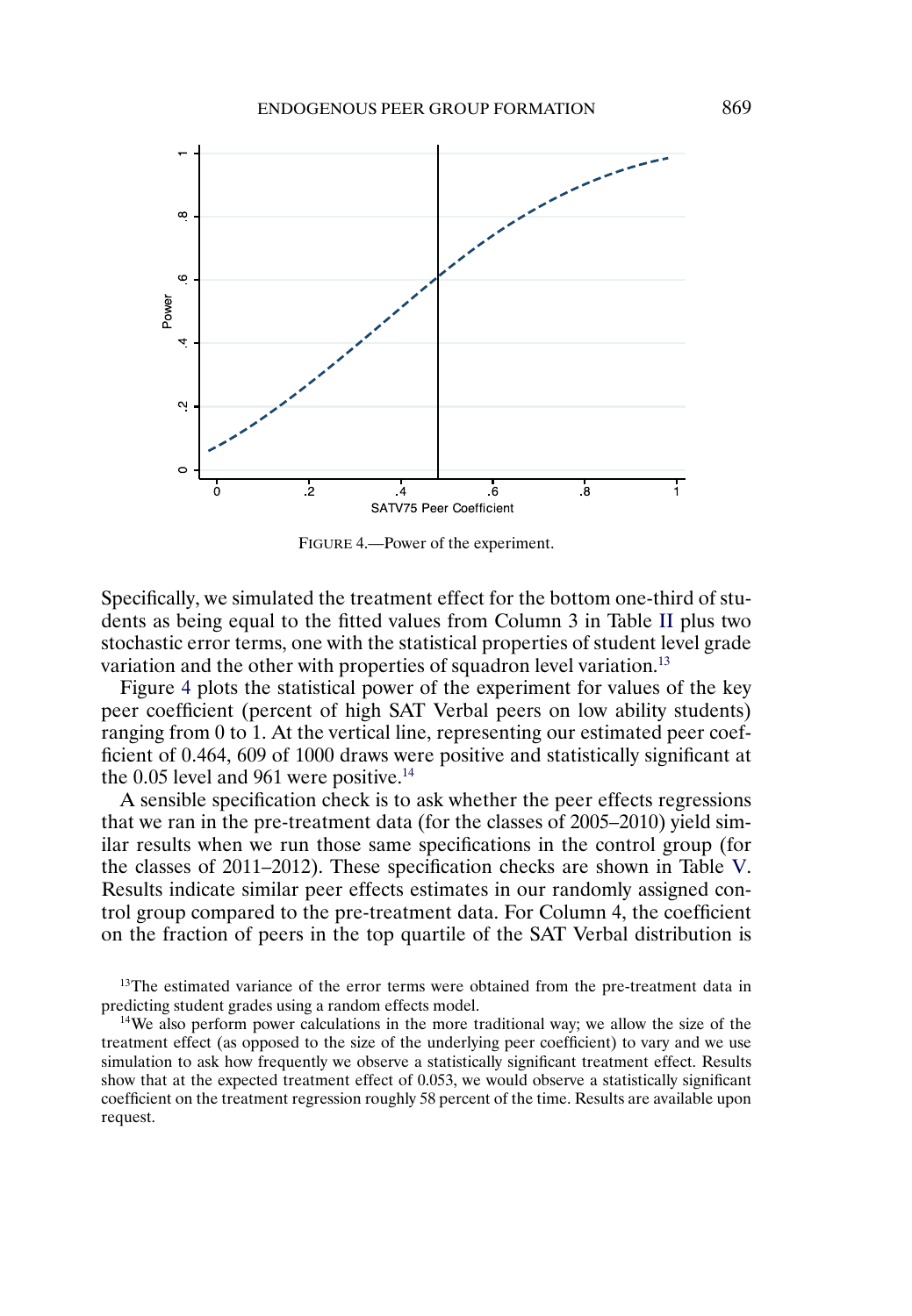<span id="page-15-0"></span>

| Variables                                                                                                                                                                                            | (1)<br><b>GPA</b>               | (2)<br><b>GPA</b>              | (3)<br><b>GPA</b>                                                    | (4)<br><b>GPA</b>                                                    |
|------------------------------------------------------------------------------------------------------------------------------------------------------------------------------------------------------|---------------------------------|--------------------------------|----------------------------------------------------------------------|----------------------------------------------------------------------|
| Fraction of High SAT-V Peers                                                                                                                                                                         | 0.279                           | 0.326                          |                                                                      |                                                                      |
| Fraction of Low SAT-V Peers                                                                                                                                                                          | (0.223)<br>$-0.101$<br>(0.280)  | (0.235)<br>$-0.011$<br>(0.280) |                                                                      |                                                                      |
| Fraction of High SAT-V Peers $\times$ High GPA                                                                                                                                                       |                                 |                                | 0.256<br>(0.328)                                                     | 0.480<br>(0.347)                                                     |
| Fraction of High SAT-V Peers $\times$ Middle GPA                                                                                                                                                     |                                 |                                | $-0.125$<br>(0.446)                                                  | $-0.102$<br>(0.442)                                                  |
| Fraction of High SAT-V Peers $\times$ Low GPA                                                                                                                                                        |                                 |                                | 0.769 <sup>b</sup><br>(0.426)                                        | 0.594<br>(0.440)                                                     |
| Fraction of Low SAT-V Peers $\times$ High GPA                                                                                                                                                        |                                 |                                | 0.202<br>(0.462)                                                     | 0.322<br>(0.422)                                                     |
| Fraction of Low SAT-V Peers $\times$ Middle GPA                                                                                                                                                      |                                 |                                | $-0.404$<br>(0.419)                                                  | $-0.347$<br>(0.476)                                                  |
| Fraction of Low SAT-V Peers $\times$ Low GPA                                                                                                                                                         |                                 |                                | $-0.131$<br>(0.359)                                                  | $-0.069$<br>(0.381)                                                  |
| <b>Observations</b><br>$R^2$<br>F All Peer Variables<br><i>p</i> -value All                                                                                                                          | 2423<br>0.345<br>2.702<br>0.027 | 2423<br>0.339                  | 2423<br>0.348<br>3.134<br>0.001                                      | 2423<br>0.340                                                        |
| F Peer SAT Verbal<br><i>p</i> -value SAT Verbal<br>F Peer Effect High v Middle<br>$p$ -value T v M<br>F Peer Effect High v Low<br>$p$ -value T v B<br>F Peer Effect Low v Middle<br>$p$ -value B v M | 1.060<br>0.356                  | 1.279<br>0.290                 | 1.012<br>0.432<br>0.586<br>0.448<br>0.927<br>0.342<br>1.671<br>0.204 | 0.934<br>0.482<br>1.215<br>0.277<br>0.046<br>0.832<br>1.029<br>0.317 |

# TABLE V PEER EFFECTS IN THE CONTROL GROUP<sup>a</sup>

aWe run our baseline peer effects specifications in the pre-treatment and control groups. All specifications include year and semester fixed effects and individual-level controls for students who are black, Hispanic, Asian, female, recruited athlete, and attended a preparatory school. Odd specifications additionally control for peer SAT Math and peer academic composite variables. Low, Middle, and Top groups are based on the distribution of predicted GPA using own pre-treatment characteristics. Robust standard errors in parentheses are clustered by class by squadron.

 $^{b}p < 0.1$ .

positive for both low (0-594) and high (0-480) ability students and negative for middle ability students (-0.102).

In Table A.I of the Supplemental Material (Carrell, Sacerdote, and West [\(2013\)](#page-26-0)), we combine the pre-treatment and control data. We run our baseline peer effects specification allowing for the peer effects to vary by pre-treatment versus control. The coefficient on fraction of High SAT Verbal peers is 0-456 for low ability students in the pre-treatment group and 0-855 for low ability stu-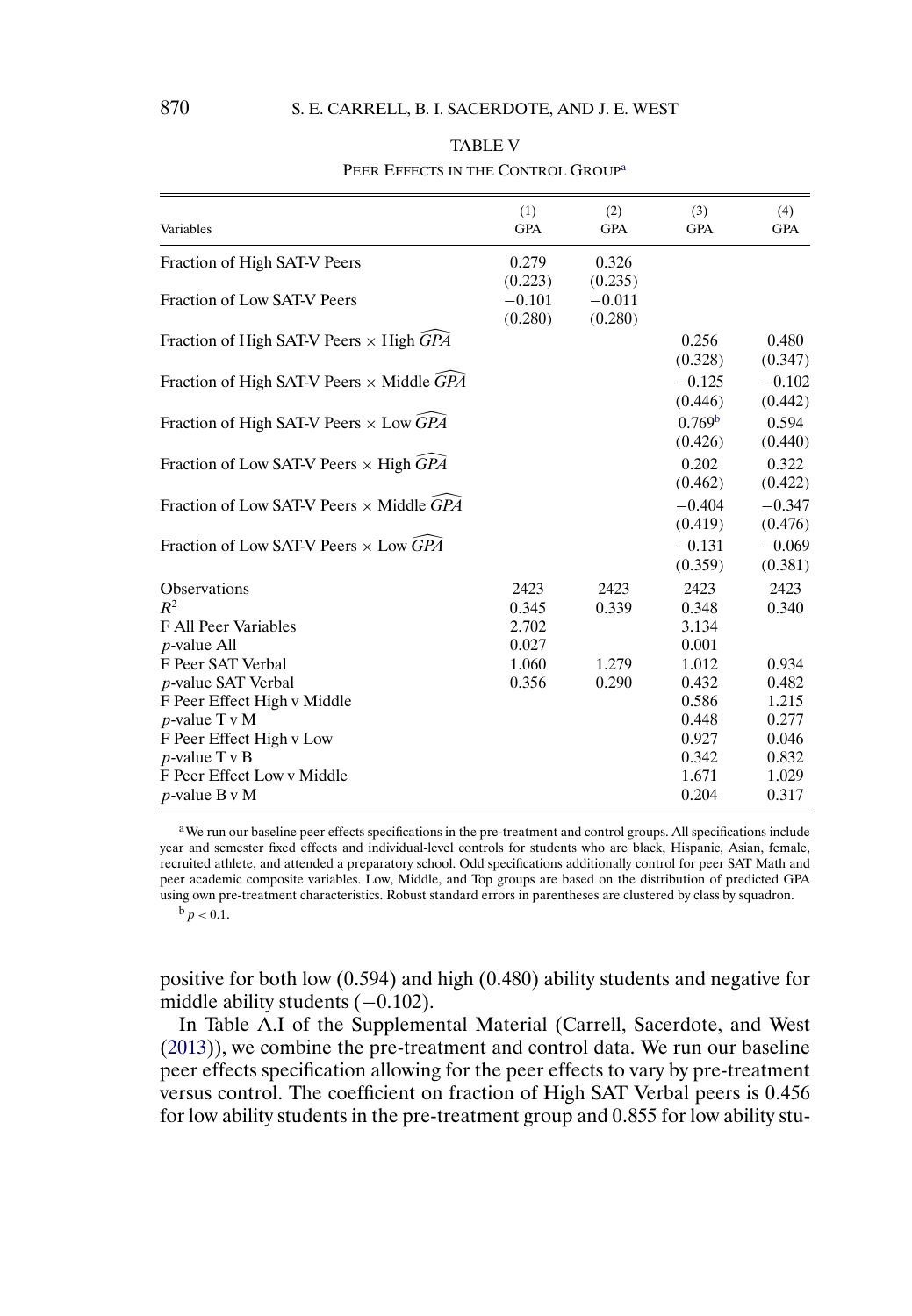<span id="page-16-0"></span>

| Variables                  | (1)<br>All Students | $Low \widehat{GPA}$   | (3)<br>Middle $\widehat{GPA}$ | (4)<br>High $\widehat{GPA}$ |
|----------------------------|---------------------|-----------------------|-------------------------------|-----------------------------|
| Student in Treatment Group | 0.001               | $-0.061$ <sup>c</sup> | 0.082 <sup>b</sup>            | $-0.012$                    |
|                            | (0.022)             | (0.031)               | (0.039)                       | (0.036)                     |
| <b>Observations</b>        | 4834                | 1571                  | 1626                          | 1637                        |
| $R^2$                      | 0.357               | 0.136                 | 0.067                         | 0.151                       |

#### TABLE VI OBSERVED TREATMENT EFFECTS<sup>a</sup>

aWe take the experimental group (classes of 2011 and 2012) and regress own first and second semester GPA on a dummy for treatment status and own incoming characteristics. We stratify the sample by predicted GPA. The treatment was intended to raise the GPA of the least able students by assigning them to squadrons with a high fraction of peers with high verbal SAT scores. All regressions include class year and semester effects and control for own SAT Verbal Score, SAT Math Score, HS Academic Composite, HS Fitness Score, and HS Leadership Score. Standard errors are clustered at the Class by Squadron level. Robust standard errors are in parentheses.

 $b_p < 0.05$ ,

 $c_p < 0.1$ .

dents in the control group. The difference is not statistically significant. Overall, we do not find any evidence of a change in the nature of peer effects between the pre-treatment and control groups.

## 3. EXPERIMENTAL RESULTS

Actual results of the experiment are shown in Table VI and in Figure [1,](#page-9-0) Column 3. There are two striking findings. First, the estimated treatment effect for the lowest ability students is negative and statistically significant. The magnitude of the effect (−0-061) indicates that the treatment was of the approximate magnitude predicted but the opposite sign, meaning that low ability students in the treatment group performed significantly worse than those in the control group.15

The second striking finding is the positive and statistically significant (0-082) treatment effect for students in the middle third of the predicted GPA distribution.16

#### 3.1. *Is There a Simple Explanation for the Unexpected Results?*

One possible simple explanation is that the negative treatment effect is simply due to sampling variation; meaning that a positive treatment effect exists,

 $15$ In Table A.X of the Supplemental Material, we estimate the treatment effects by gender and race. Results show that the negative treatment effect is primarily driven by male students who have a significant negative treatment effect of −0-094, while female students have an insignificant positive treatment effect.

<sup>16</sup>Further results in Table A.X show positive effects across most subgroups.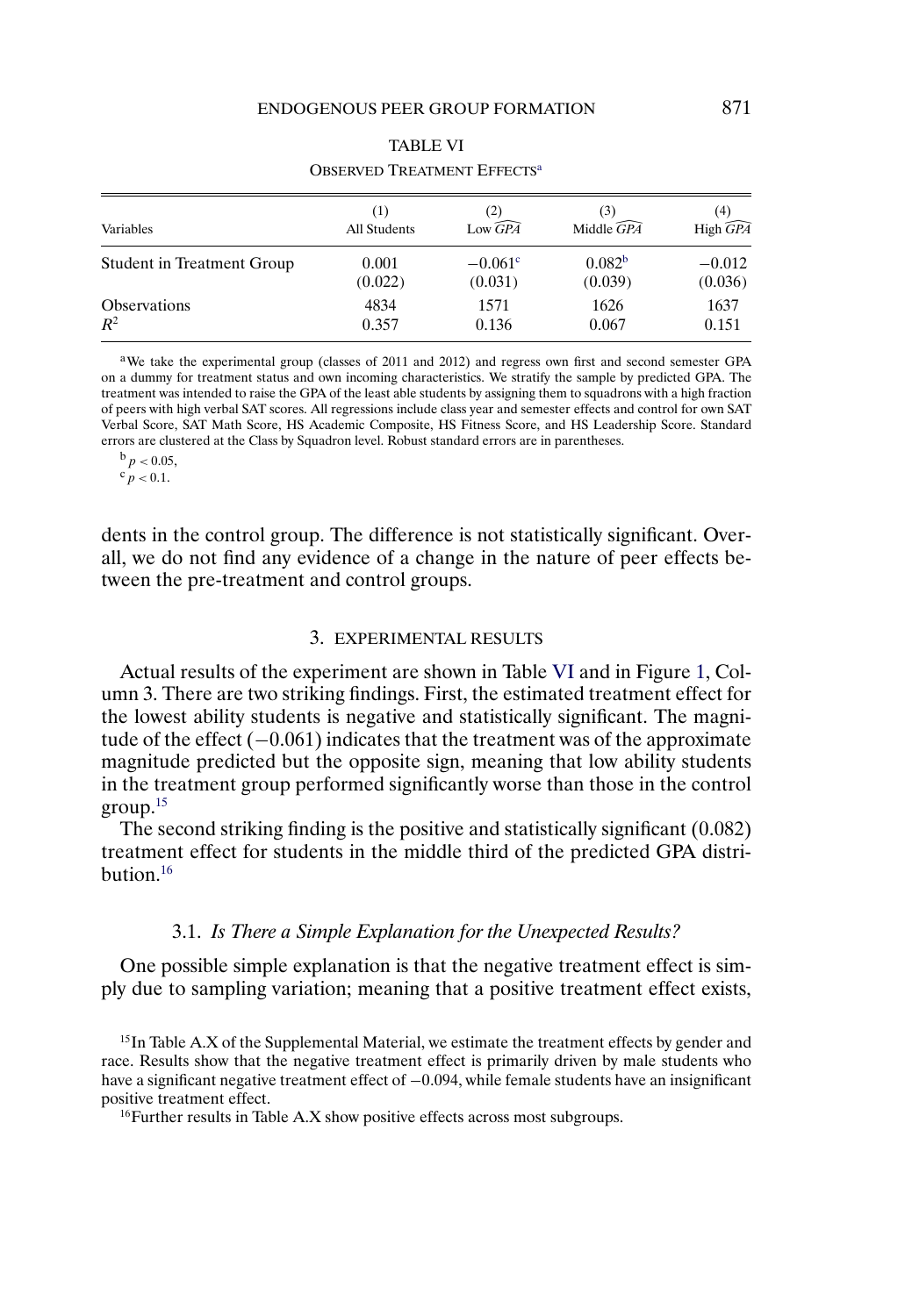<span id="page-17-0"></span>but that it was not observed due to the statistical variation of GPA. To assess the likelihood of this event, we note that, in a Monte Carlo power simulation, only in one draw out of 1000 was the treatment effect negative and significant at the 0.10-level and in only 39 of 1000 draws did the treatment effect have a negative sign. In addition to being significantly different than zero, the negative treatment effect is significantly different from the predicted treatment effect.<sup>17</sup> The likelihood of the distribution of grades being as we hypothesized at the outset of our experiment is only 1 percent. Hence, we reject sampling variation as a simple explanation for the results we observed.

A second possible simple explanation is that the peer effects estimates used to motivate the experiment are not robust. To test their robustness, Table A.II of the Supplemental Material shows results in the pre-treatment data when estimating the full set of possible peer coefficients in a flexible functional form. We use all three possible measures of academic ability (SAT Verbal, SAT Math, and academic composite) as well as our measure for leadership ability (*HS Leadership Composite*) and physical fitness (*HS Fitness Score*), and allow for the proportion of peers in the top or bottom of these distributions to each have a separate effect. We further allow these 10 possible effects to vary by own predicted GPA (three groups), yielding a total of 30 peer coefficients.<sup>18</sup> Importantly, the magnitude and significance of the coefficient we used to sort students, the fraction of peers in the top quartile of the SAT Verbal distribution for low ability students, is virtually unchanged from the restricted model of equation [\(2\)](#page-4-0) reported in Table [II.](#page-6-0) Additionally, none of the other peer effects coefficients (SAT Math, Academic Composite, Leadership Composite, or HS Fitness Score) are individually significant, while the coefficients for the peer SAT Verbal variables are jointly significant at the 0.05-level ( $p = 0.034$ ). These results provide evidence that SAT Verbal is the key peer attribute, as it is quite robust to the inclusion of multicollinear peer variables.

As a second robustness test, Table A.III of the Supplemental Material shows results when splitting the sample across years. We do this to examine whether the significant peer effects were driven by a few (potentially spurious or unusual) years. In both subsamples, the fraction of peers in the top quartile of the SAT Verbal distribution for low ability students remains positive and statistically significant. Additionally, the magnitude of the effects is statistically indistinguishable across the two sets of years.19 Hence, we conclude that the

 $^{17}t = \frac{-0.061 - 0.053}{\sqrt{0.0025}}$  $\frac{0.061-0.053}{0.031^2+0.037^2} = -2.36$ , assuming the predicted and observed treatment effects are independent.

<sup>18</sup>For brevity, we only show results for the 18 academic peer effects variables. All coefficients are individually and jointly insignificant for the leadership and fitness peer variables.

<sup>19</sup>We also note that Lyle  $(2009)$  found that cadets at the U.S. Military Academy benefit from having peers with high SAT Math scores. Specifically, he regressed outcomes on the 75th percentile of math scores within one's company. The fact that Lyle found similar results in a very similar context increases our confidence that the original results from the pre-treatment data were not spurious.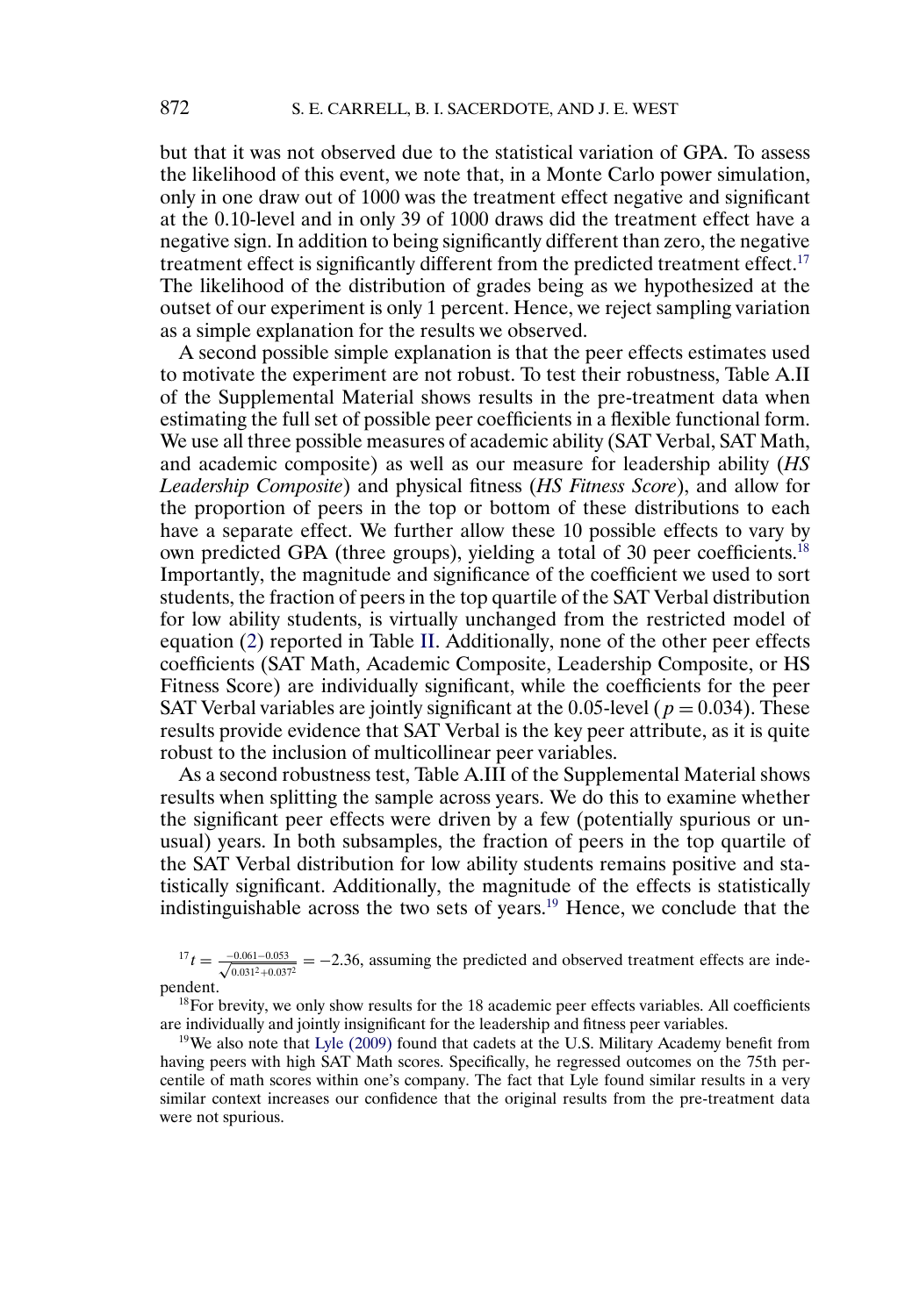<span id="page-18-0"></span>peer effects used to originally motivate the experiment are unlikely to be a statistical anomaly or the result of a failure to correct standard errors for multiple hypothesis tests.

Although the peer effects in the pre-treatment data appear to be robust, a final possible simple explanation is that the process by which peer interactions occur at USAFA changed around the time when the class of 2011 matriculated. This may be due to some unobserved policy or leadership change, or changing student attitudes and behaviors (e.g., an increased use of texting or Facebook to sort into friendship groups or interact with peers). To consider this hypothesis, we refer back to the earlier results from Tables [III](#page-8-0) and A.I in which we examine the magnitude and significance of the reduced form peer effects in the randomly assigned control group, in which students were assigned to squadrons according to the process used in the pre-treatment data. Recall that the peer effects specifications yielded similar results in both the pre-treatment and control groups. Furthermore, in Table A.XII, we show that our predicted treatment effect for low ability students is a significant 0.067 when using the estimated peer effects from the control group sample. This estimate is larger and more significant than the estimated treatment effect of 0-053 from Table [IV,](#page-13-0) and is not consistent with a hypothesis of class-wide changes in peer interactions.

As a second test, we estimate the endogenous peer effects model in which we regress own GPA on concurrent peer GPA. Due to the reflection and common shocks problems, estimated coefficients are upward biased estimates of true contemporaneous peer effects. However, standard errors of estimated coefficients are much smaller than those estimated using unbiased estimation techniques such as two-stage least squares. In spite of the difficulty of interpreting these estimates as true peer effects as opposed to common shocks [\(Manski](#page-27-0) [\(1993\)\)](#page-27-0), the endogenous peer effects model can provide evidence of the existence of peer effects and has been utilized in prior studies [\(Sacerdote \(2001\),](#page-27-0) [Lyle \(2007\)\)](#page-27-0). Results in Table A.IV of the Supplemental Material show large positive and statistically significant endogenous effects for both the pretreatment and control groups. However, the effects are smaller and less statistically significant in the treatment group, particularly for the low ability students.

These results do not provide any evidence of changing peer interactions between the randomly assigned pre-treatment and control squadrons. However, the results suggest that something very different may have occurred in the treatment squadrons. We explore the role of endogenous peer group formation in the next section.

#### 4. PEER DYNAMICS AND ENDOGENOUS PEER GROUP FORMATION

When designing the experimental squadrons, the model implicitly assumed that the peer dynamics within the treatment squadrons would remain similar to those observed in the randomly assigned pre-treatment squadrons. However,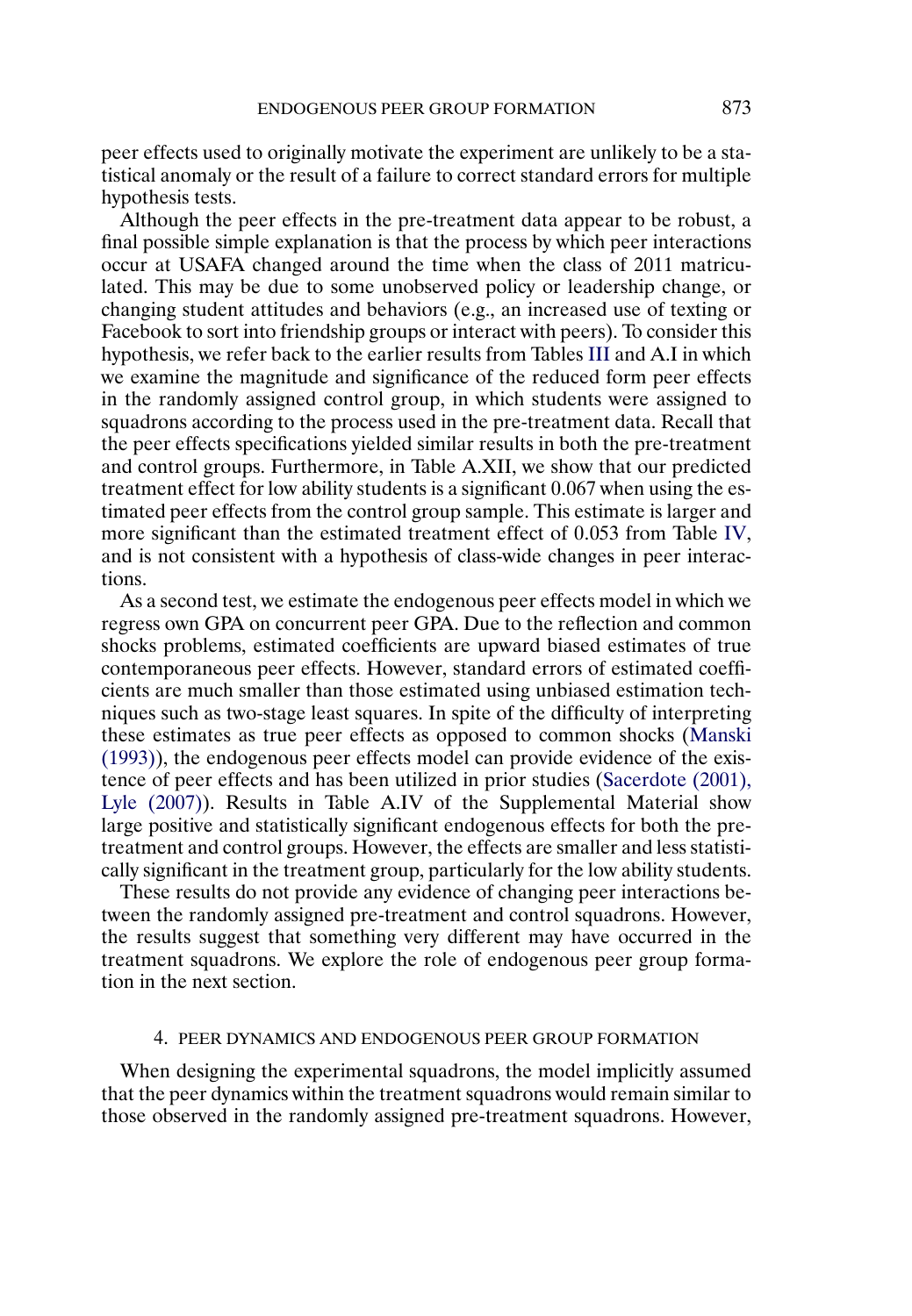we present evidence that students in the treatment squadrons endogenously sorted into subgroups in ways that were not observed in the pre-treatment data.

As shown in Figure [3,](#page-12-0) the sorting algorithm created rather different squadrons than those previously observed under random assignment. Figure [5](#page-20-0) provides more detail by showing the distribution of low predicted GPA peers in the pre-treatment, treatment, and control groups. While low ability students in the treatment group were assigned an unusually large number of peers with high SAT Verbal scores (Figure [3\)](#page-12-0), they were also assigned an unusually large number of low ability peers (Figure [5\)](#page-20-0). This was achieved by removing many of the middle ability peers and placing them in squadrons of primarily middle ability peers. In other words, the sorting procedure led to a combination of (1) heterogeneous squadrons with many low ability students grouped together with students with high SAT Verbal scores and (2) homogeneous squadrons consisting of middle and high ability students that earned lower SAT Verbal scores.

Although the bimodality of ability in the treatment squadrons was not commonly present in the pre-treatment data, some bimodality did occasionally occur as a result of random sampling variation. In Table [VII,](#page-21-0) we test whether various indicators of heterogeneity had any effect on the academic achievement of low predicted GPA students in the pre-treatment data. We report results for five different ways of defining a squadron as being bimodal. These indicators include (1) having fewer than 6 middle predicted GPA students in the squadron, (2) having the proportions of bottom and top peers (as defined by predicted GPA) both exceed 40 percent, (3) having the proportions of peers in the top quartile of SAT Verbal scores and the bottom quartile of SAT Verbal scores both exceed 35 percent, (4) having 15 or more low predicted GPA students in the squadron, and (5) having the fraction of peers in the first quartile of predicted GPA and fourth quartile of SAT Verbal scores each exceed 40 percent.

Across four of five indicators of heterogeneity, low predicted GPA students in more heterogeneous squadrons performed *better* than average. Hence, we find no evidence that the unexpected negative treatment effect could have been predicted, ex ante, in our pre-treatment data, and the dynamic that occurred within the treatment squadrons does not appear to be detectable in the pretreatment data.

However, the true peer group for a student may not be his entire squadron, but rather a smaller and endogenously chosen group of students within the squadron. To illustrate, suppose that when student  $i$ , who is of relative low academic ability, arrives at USAFA, he is randomly assigned to a squadron with 31 other first year students. His optimal size study group or close friendship group is likely less than the full 31 other freshmen members of his squadron. Hence he uses a combination of closeness of physical distance, closeness of ability and background, and common interests to endogenously sort into a smaller peer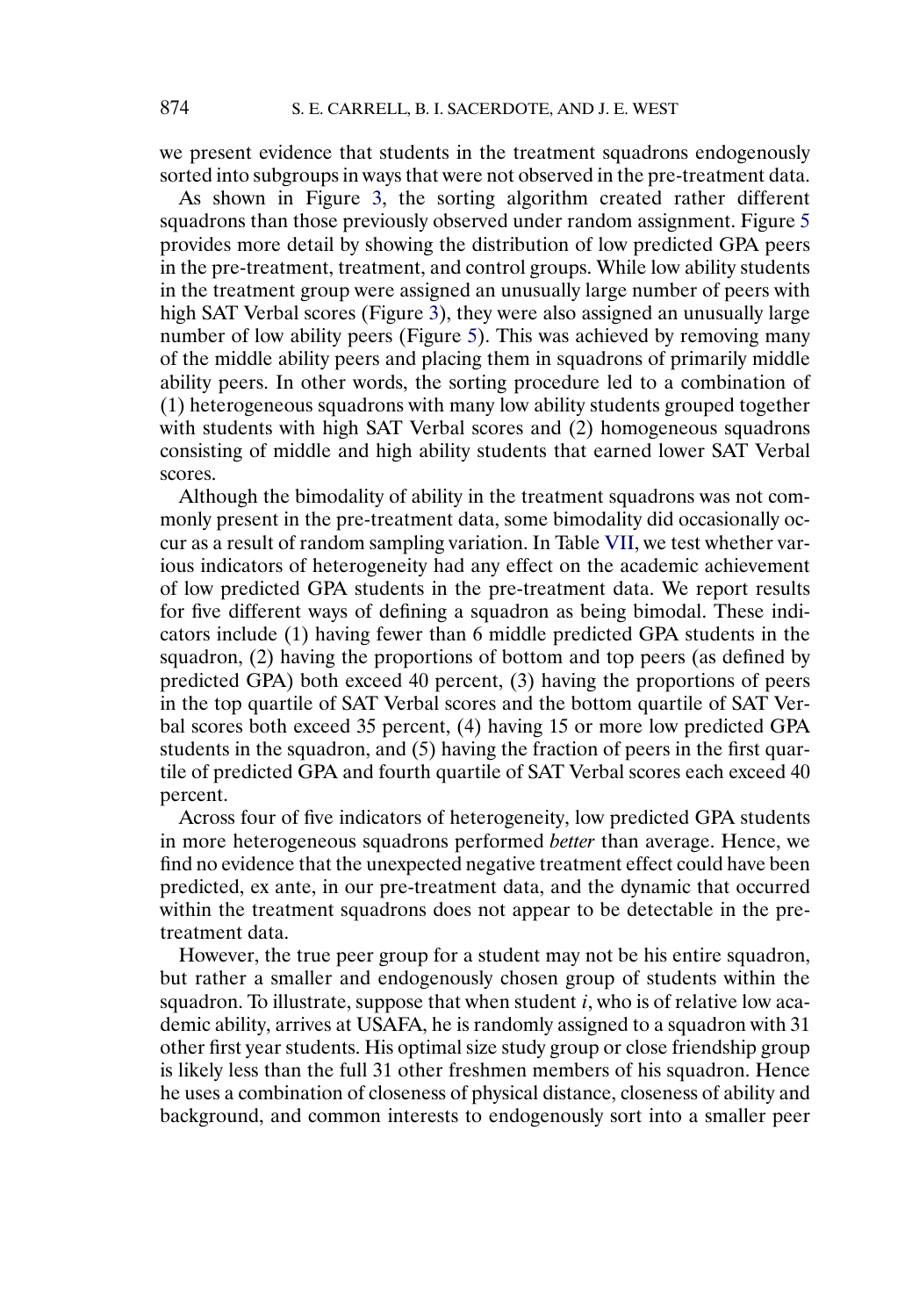<span id="page-20-0"></span>

Peers Below 25th Percentile of Predicted GPA

FIGURE 5.—Distribution of low ability peers.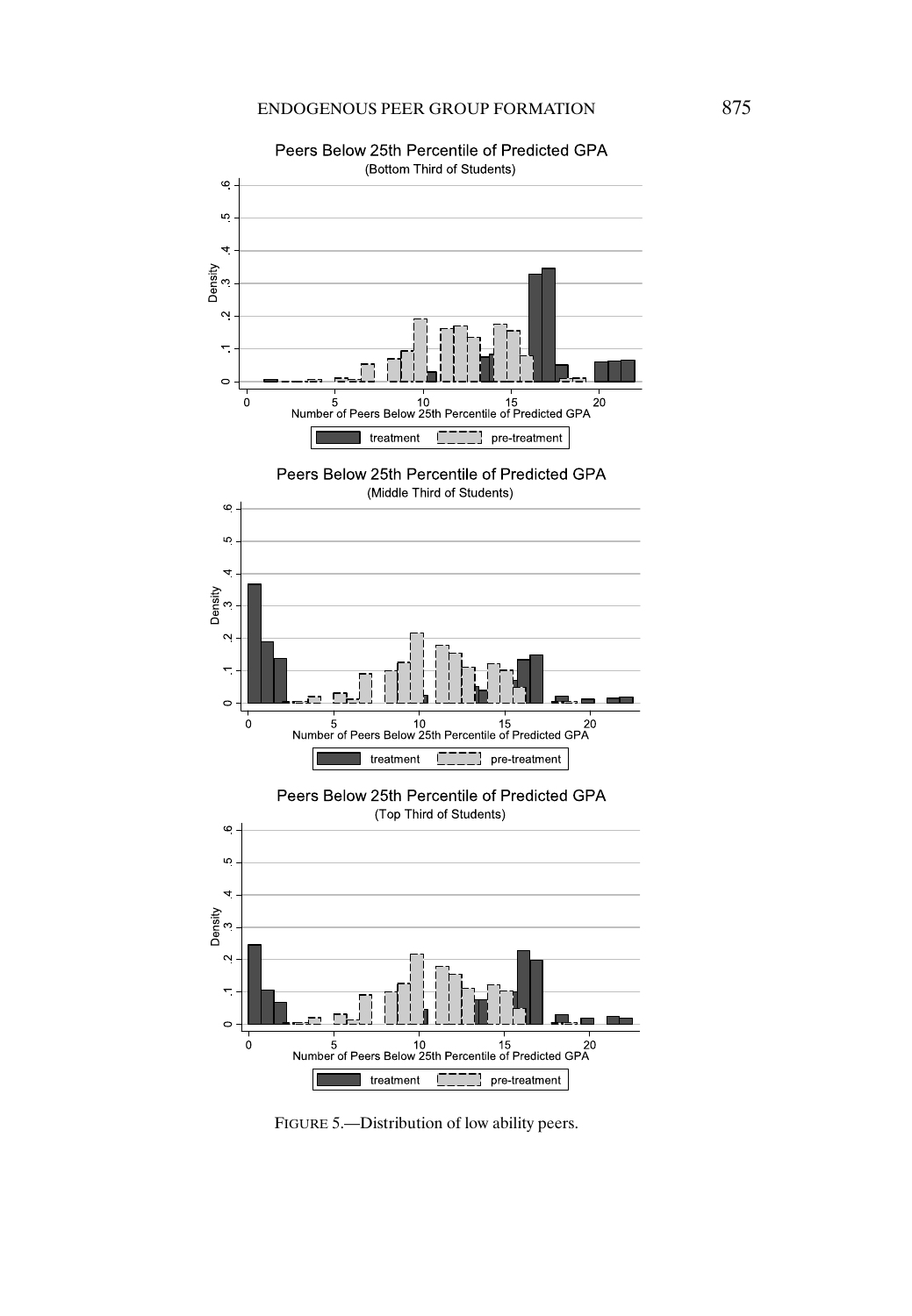#### <span id="page-21-0"></span>(1) (2) (3) (4) (5) Variables GPA GPA GPA GPA GPA Fewer than 6 Middle *GPA* - 0-0.074 Students in Squadron  $(0.050)$ Fraction of Low  $\widehat{GPA}$  Peers 0. 0.046 and High  $\widehat{GPA}$  Peers  $> 0$ . 40 (0- $(0.043)$ Fraction of High SAT-V Peers  $-0.002$ and Low SAT-V Peers  $> 0.35$  $35$  (0.  $(0.033)$ Greater than 15 Low GPA  $GPA$  0. 0.036 Students in Squadron  $(0.030)$ Fraction of Low  $\widehat{GPA}$  Peers 0. 0.054 and High SAT-V Peers in 4th Quartile  $(0.051)$ Observations 4638 4638 4638 4638 4638  $R^2$  0. 0.096 0.096 0.095 0.096 0.096 Number Observations Who Meet 213 95 219 662 242 This Definition of Bimodality

#### TABLE VII

EFFECTS FROM BEING IN A BIMODAL SQUADRON IN THE PRE-TREATMENT GROUP<sup>a</sup>

aSample includes only students in lowest third of predicted GPA. We regress own GPA on indicators for various measures of squadron heterogeneity for students with low predicted GPA in the pre-treatment group. All specifications include year and semester fixed effects and individual-level controls for students who are black, Hispanic, Asian, female, recruited athlete, and attended a preparatory school. Robust standard errors in parentheses are clustered by class by squadron.

group within the squadron.20 In the pre-treatment data (and the control group data), randomization creates a good mixing of all student types and abilities into a squadron, and this mixing can limit the degree to which student  $i$  will form a study (friendship) group that is homogeneous in terms of race, gender, or academic ability. However, the optimally designed peer groups in the treatment may have unintentionally provided student  $i$  with more opportunities to form a homogeneous study (friendship) group within the squadron since the treatment combined groups of 15 or so of the lowest ability students with 15 or so of the highest ability students.

Hence, the unexpected results from the experiment could stem from endogenous sorting of students into peer groups in a way that is not fully captured in our model estimated with pre-treatment data. We note that the treatment could affect peer choice in at least two ways. First, the treatment changed the availability of certain types of peers. For example, low ability treatment students saw marked increases in the availability of high and low ability peers, to the exclusion of middle ability peers. Additionally, the binding constraints (e.g., minimum number of athletes, minorities, etc.) of our sorting algorithm also al-

<sup>20</sup>See [Marmaros and Sacerdote \(2006\)](#page-27-0) and [Mayer and Puller \(2008\)](#page-27-0) for evidence on both the size and determinants of friendship groups.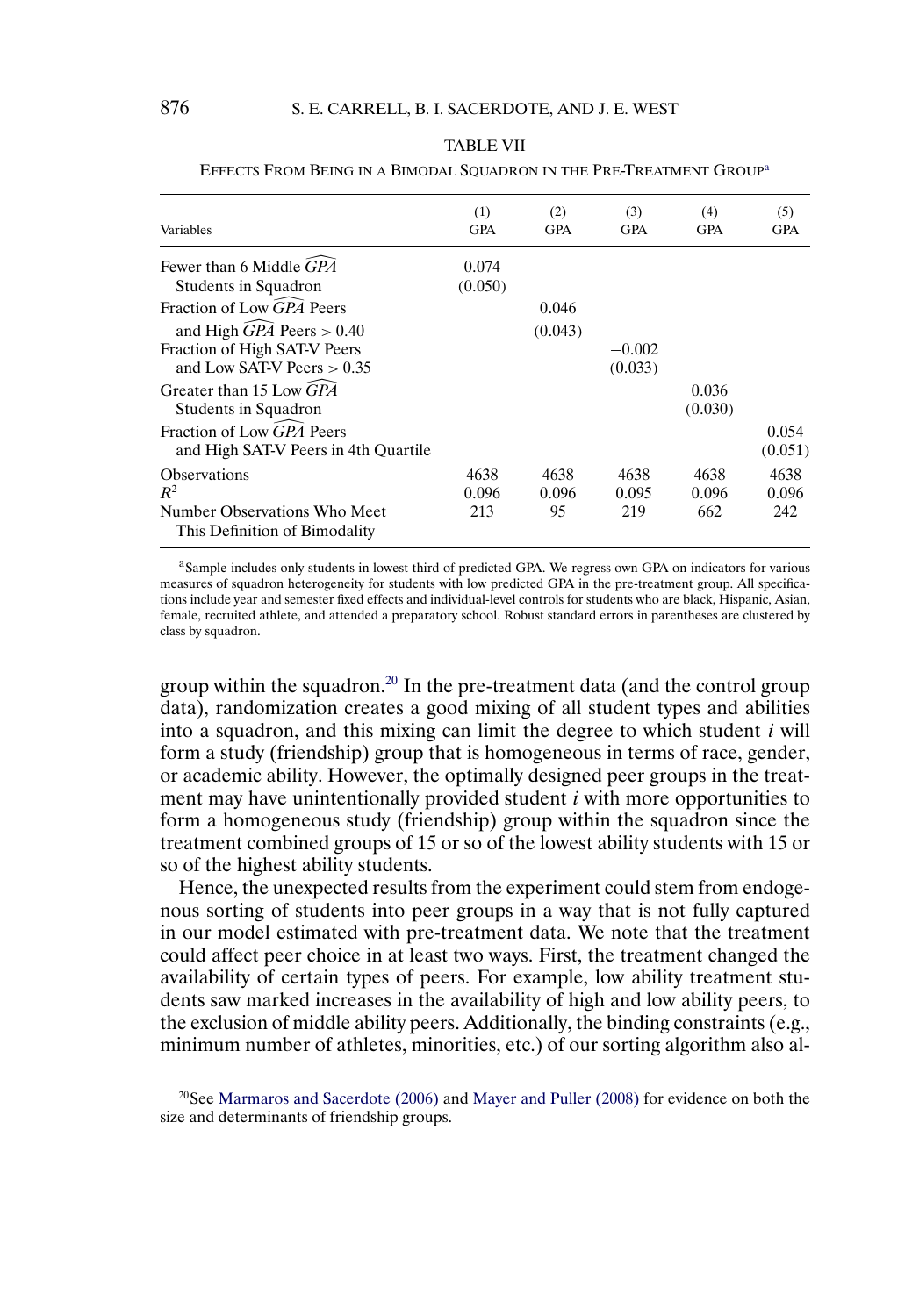tered the peer ability/demographic mix within the squadron. Low (high) ability athletes are more likely to be with other low (high) ability athletes in treatment squadrons.21 Second, *conditional* on the availability of peers, the treatment may have also altered the degree to which low ability students are attracted to one another (homophily).

To measure the degree to which the treatment altered endogenously chosen peers, we surveyed students about their study partners and friendships within the squadron, and also collected administrative data on roommate choices. Using these data, we first calculate the overall effect on peer choice by regressing peer characteristics (e.g., fraction of friends who are low ability) on treatment status. We then calculate the pure availability (compositional) effect of the treatment by running a simulation in which we impose the null hypothesis that treatment and control students choose peers at random from the available set of students within the squadron. Thus, we ask how much treatment students' choices differ from control students' choices purely because the composition of potential peers is different. We label as homophily the difference between the overall treatment effect on peer choice and the availability effect. $22$ 

We conducted a survey of all experimental subjects in the spring of their sophomore and junior years. In this survey, we asked students to name up to five students with whom they studied as a freshman and up to five students with whom they were friends (i.e., spent free time with) as a freshman. We received usable responses from approximately 25 percent of the experimental subjects.<sup>23</sup> Table [VIII](#page-23-0) examines how the treatment affected study partner and friend choices of low predicted GPA students. For each respondent, we calculate the fraction of study partners that were low, middle, high predicted GPA or high SAT Verbal. The first column within the first row indicates that low ability students in the treatment squadrons were 17-1 percentage points more likely to have low predicted GPA study partners than low ability students in the control squadrons. The second column of the first row indicates that 12-5 percentage points can be attributed to the different composition of low, medium, and high ability students in treatment versus control squadrons. The difference of 4-6 percentage points reported in Column 3 is attributed to additional homophily in the treatment squadrons. The empirical  $p$ -value reported below indicates that in only 1-1 percent of resampled draws was the treatment minus control

<sup>21</sup>In the treatment squadrons, among athletes and minorities, own SAT Math scores are positively correlated in the treatment squadrons, while they are uncorrelated in control squadrons.

 $^{23}$ We ran our treatment effect regressions on the subset of students who responded to the survey and found very similar results. Among respondents, low ability students had a treatment effect of  $-0.055$  and middle ability students had a treatment effect of 0.123. Additionally, we found no differences in response rates between the treatment and control; however, response rate was positively correlated with academic ability.

 $22$ An alternative approach which yields similar results is to calculate homophily directly by running regressions of peer choice on treatment dummies while controlling for various measures of squadron composition.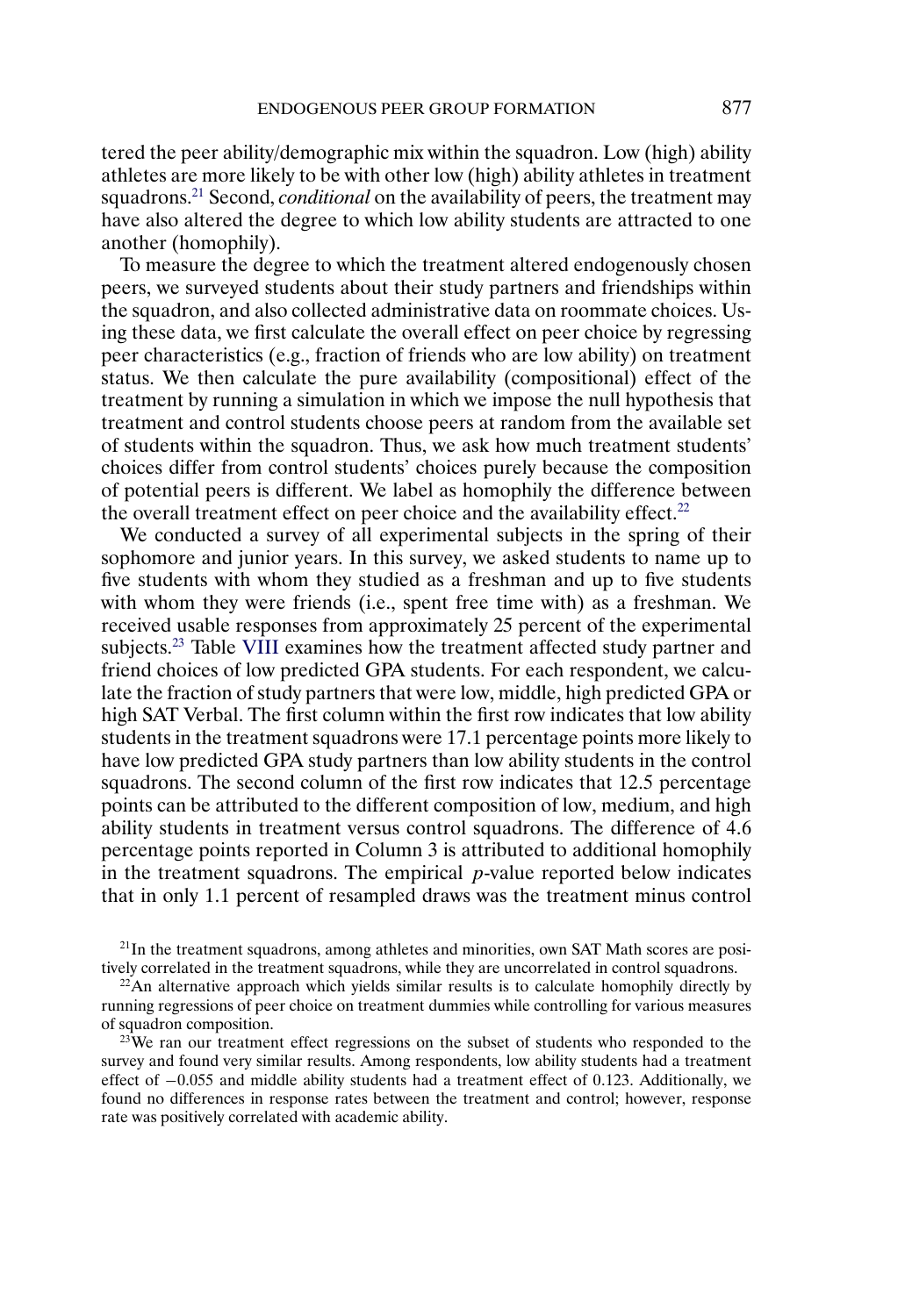#### TABLE VIII

|                                     | (1)                | (2)                   | (3)                | (4)                | (5)                | (6)                |
|-------------------------------------|--------------------|-----------------------|--------------------|--------------------|--------------------|--------------------|
|                                     |                    | <b>Study Partners</b> |                    |                    | Friends            |                    |
|                                     | Actual             | If Peers              | Actual             | Actual             | If Peers           | Actual             |
|                                     | Peer               | Chosen                | Minus              | Peer               | Chosen             | Minus              |
| Treatment                           | Choices            | Randomly              | Random             | Choices            | Randomly           | Random             |
| Effect On                           | (sd)               | (sd)                  | P(A < R)           | (sd)               | (sd)               | P(A < R)           |
| Fraction Low GPA                    | 0.171 <sup>b</sup> | 0.125 <sup>b</sup>    | 0.046c             | 0.201 <sup>b</sup> | 0.135 <sup>b</sup> | 0.071 <sup>b</sup> |
|                                     | (0.061)            | (0.020)               | 0.011              | (0.050)            | (0.019)            | 0.000              |
| Fraction Middle GPA                 | $-0.214^b$         | $-0.105b$             | $-0.109b$          | $-0.105^{\rm b}$   | $-0.114b$          | 0.008              |
|                                     | (0.046)            | (0.015)               | 1.000              | (0.038)            | (0.014)            | 0.272              |
| Fraction High GPA                   | 0.042              | $-0.020$              | 0.062 <sup>b</sup> | $-0.095c$          | $-0.022$           | $-0.074b$          |
|                                     | (0.060)            | (0.016)               | 0.000              | (0.048)            | (0.015)            | 1.000              |
| Fraction High SAT-V                 | 0.064              | 0.103 <sup>b</sup>    | $-0.039c$          | 0.004              | 0.112 <sup>b</sup> | $-0.107b$          |
|                                     | (0.052)            | (0.015)               | 0.994              | (0.046)            | (0.014)            | 1.000              |
| Fraction Low $\widehat{GPA} > 0.50$ | 0.269 <sup>b</sup> | 0.170 <sup>b</sup>    | 0.100 <sup>c</sup> | 0.236 <sup>c</sup> | 0.170 <sup>b</sup> | 0.066              |
|                                     | (0.097)            | (0.042)               | 0.008              | (0.092)            | (0.041)            | 0.057              |
| <b>Observations</b>                 | 494                | 10,000                | 10,000             | 543                | 10,000             | 10,000             |

#### <span id="page-23-0"></span>LOW PREDICTED GPA STUDENTS: TREATMENT EFFECTS ON STUDY PARTNER AND FRIEND CHOICES<sup>a</sup>

<sup>a</sup>Data on study partners and friends come from a retrospective survey conducted at USAFA during the spring term of 2010. The survey asked each student to name up to five study partners and friends during their freshman year. Response rate was approximately 25 percent. For each study partner and friend dependent variable, estimated coefficients represent the difference between the treatment and control groups. Columns 1 and 4 report estimated coefficients using actual (endogenous) study partner choices. Columns 2 and 5 report estimated coefficients using 10,000 iterations of resampled study partner or friend assignments within each treatment and control squadron. These coefficients represent the purely compositional treatment effect on study partner availability. Standard errors are in parentheses under each estimated coefficient. Columns 3 and 6 report the difference between actual choices and random choices. Below these differences, we report empirical p-values, which are the proportion of random draws less than the actual choices observed. All specifications include year fixed effects and individual-level controls for students who are black, Hispanic, Asian, female, recruited athlete, and attended a preparatory school. Robust standard errors in parentheses are clustered by class by squadron.

 $b_p < 0.01$ ,

 $c_p < 0.05$ .

difference in resampled choices observed to be greater than actual choices. This is evidence of homophily; low predicted GPA students in the treatment squadrons actively sought out other low predicted GPA students as their study partners (relative to control squadrons) beyond what would have occurred as a result of random selection.

We note, in particular, changes in the fraction of high SAT Verbal study partners. Although low ability students in treatment were placed in squadrons composed of more students with high SAT Verbal scores, results in Row 4, Column 3 indicate that low predicted GPA students in the treatment squadrons purposefully selected high SAT Verbal study partners with less frequency (−3-9 percentage points) than in the control squadrons over and above composi-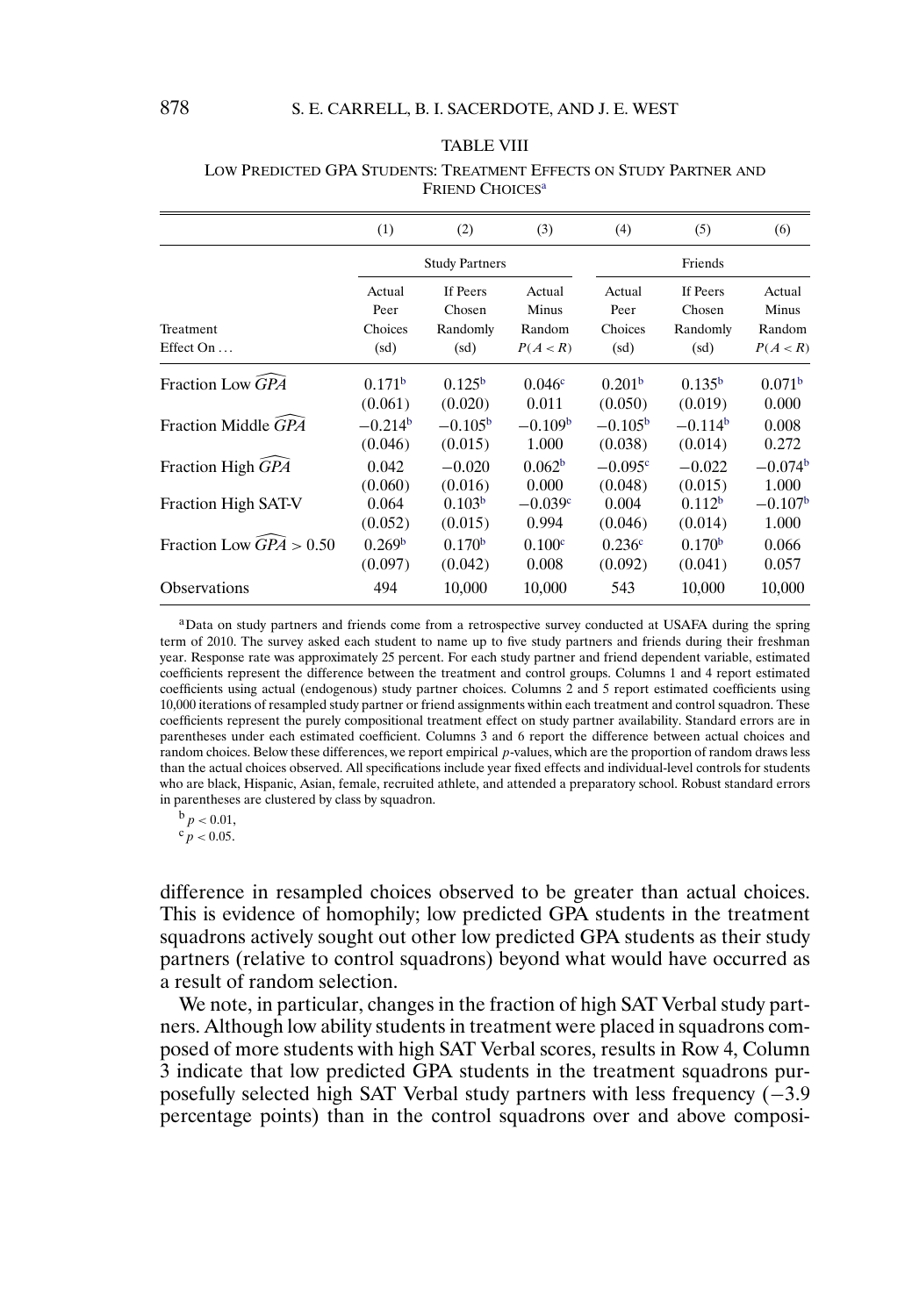tional effects. The empirical p-value indicates that 99-4 percent of resampled (random) choices exceed actual choices, showing active selection away from high SAT Verbal study partners. We believe this is a critical piece of evidence in understanding the outcome of our experiment. The final row of Table [VIII](#page-23-0) presents differences in treatment versus control squadrons in whether the fraction of low predicted GPA study partners exceeds 50 percent. Column 3 indicates that 10 percentage points of this difference is over and above compositional effects. We note that there is no reason to think that GPA is linear in the proportion of one's study partners who are low ability. It is entirely possible that once the fraction of study partners who are low ability reaches a certain threshold, a student's outcomes suffer a great deal. Thus, the treatment could have pushed certain treatment students past this threshold and harmed rather than helped their GPA.

Friendship choices, as represented by Columns 4 through 6, also show evidence of endogenous selection and homophily. Low predicted GPA students in the treatment squadrons are significantly more likely to choose fellow low predicted GPA students as friends relative to control squadrons, and less likely to choose high predicted GPA and high SAT Verbal friends relative to control squadrons.

The treatment effects on study groups for middle and high predicted GPA students are also of interest. These results appear in Tables A.XVII and A.XVIII of the Supplemental Material, respectively. Middle ability students in treatment squadrons select other middle ability students as both friends and study partners, while avoiding both high predicted GPA and high SAT Verbal study partners relative to control squadrons. We consider this to be further evidence of homophily and endogenous selection within treatment squadrons relative to control squadrons. High predicted GPA students in treatment squadrons avoid low predicted GPA students both as study partners and as friends relative to control squadrons.

As an alternative to relying on survey evidence, for the treatment and control groups we examine roommate choices within the squadron. To do so, we obtained a partial list of roommate pairs for the class of  $2012<sup>24</sup>$  To test for endogenous sorting into roommate pairs, we regress second semester roommate characteristics on treatment status and own characteristics.25 These results are shown in Table A.XIX of the Supplemental Material, which provides some evidence of homophily. For instance, consider the degree to which low ability students select high predicted GPA roommates (Row 3 and Columns 1, 2, and 3). Due to compositional or availability effects, members of the treatment

<sup>&</sup>lt;sup>24</sup>In their first semester, students at USAFA are not permitted to choose their own roommates. However, in the second semester, this prohibition is relaxed.

 $^{25}$ In results not reported here, we find that, due to randomization, first semester roommate backgrounds are uncorrelated in both the treatment and control groups.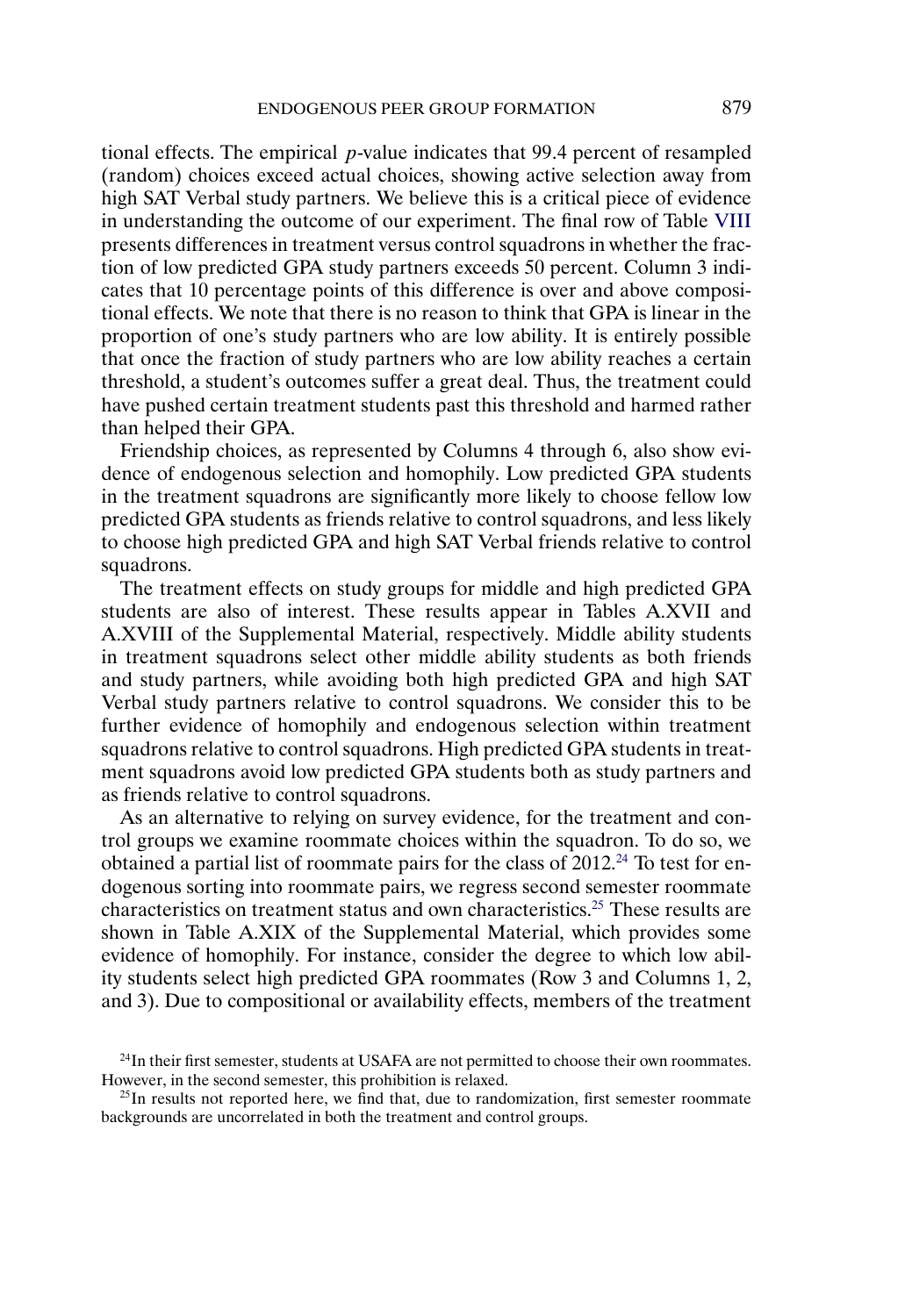<span id="page-25-0"></span>group would be 4.7 percentage points less likely to select a high ability roommate. However, low ability members of the treatment group chose high ability roommates 9.5 percentage points less often.

Overall, the results on study partner choices, friendships, and roommate pairs show different patterns of endogenous peer group formation between the treatment and control groups. Although our experiment provided low ability members of the treatment group with larger proportions of more beneficial potential study partners from which to choose, they were not chosen in favor of other low ability study partners. We cannot know with certainty the exact cause of our unexpected treatment effects. But evidence we have presented is consistent with endogenous responses in how peer groups formed sufficiently large to reverse the predicted treatment effect.

On the basis of our experience, we would like to be able to suggest a methodology in which a structural model of peer effects, such as our equation [\(1\)](#page-4-0), could lead to a reduced form peer effects model, such as our equation [\(2\)](#page-4-0), which could be used for successful policy predictions. Regrettably, we do not now see such a methodology. [Acemoglu \(2010\),](#page-26-0) in discussing the importance of external validity in policy analysis, noted that "when political economy factors are important, evidence on the economic effects of large-scale policy changes under a given set of political conditions is not sufficient to forecast their effect on the economy and society." Likewise, endogenous policy responses in peer group formation appear to make the effect of large policy changes very difficult to forecast.

#### 5. CONCLUSION

This study set out to examine whether a fixed set of students could be sorted into peer groups in a way that would improve either aggregate student academic performance or at least the performance of the lowest ability students. To do so, we identified nonlinear peer effects in academic performance at the United States Air Force Academy (USAFA) and created "optimally" designed peer groups based on the reduced form effects in the pre-treatment data. We sorted the entire freshman cohorts in the graduating classes of 2011 and 2012. We randomly split the incoming freshman class into treatment and control groups. Members of the control group were randomly placed into control squadrons, while members of the treatment group were sorted into treatment squadrons. The reduced form coefficients predicted a Pareto-improving allocation in which students' grades in the bottom third of the academic distribution would rise, on average, 0-053 grade points, while higher ability students' grades would be unaffected.

Despite this prediction, results from the experiment yielded a rather different outcome. For the lowest ability students, we observed a negative and statistically significant treatment effect of −0-061. For the middle ability students, predicted to be unaffected, we observed a positive and statistically significant treatment effect of 0.082.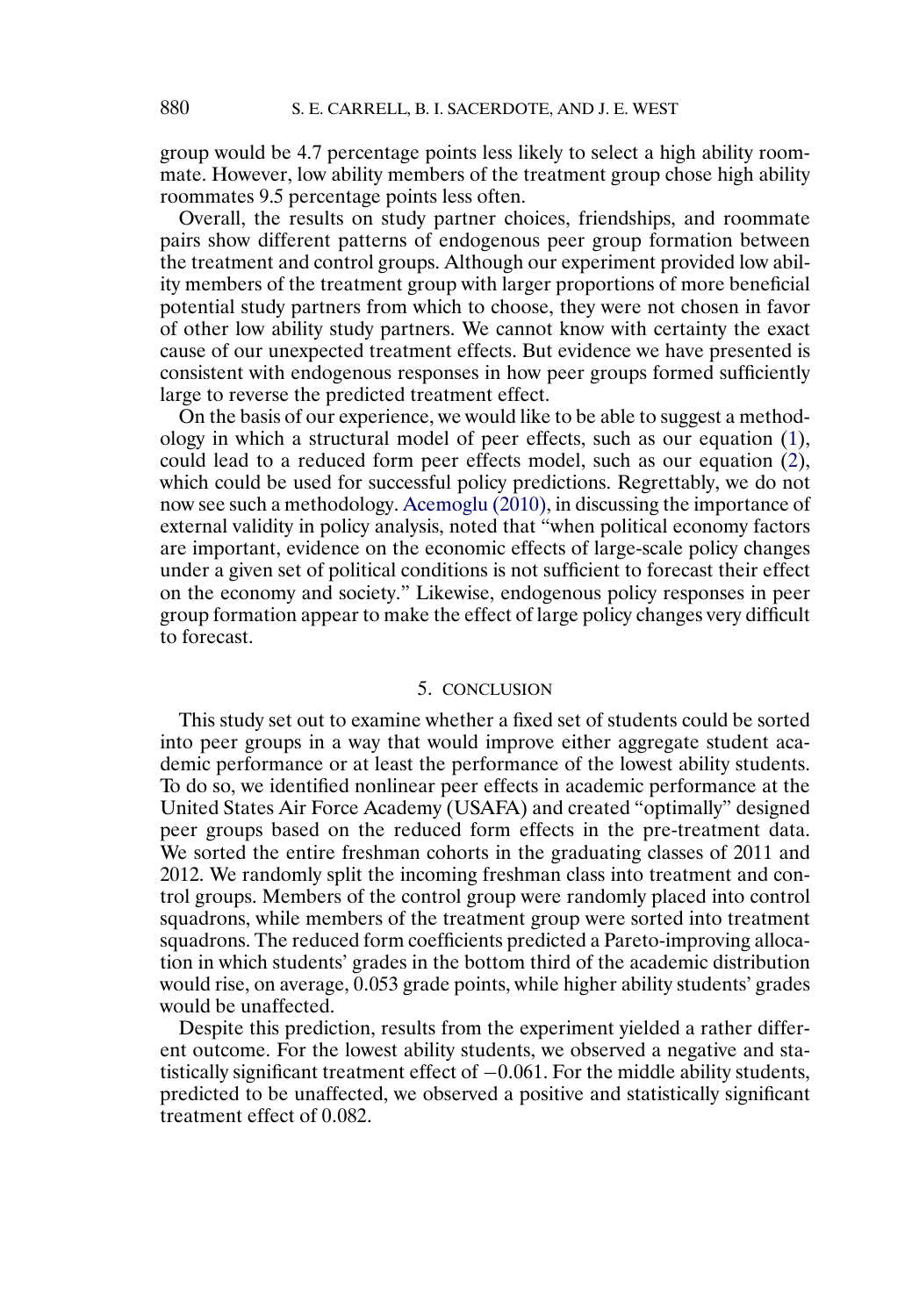<span id="page-26-0"></span>We find evidence that the endogenous sorting of roommates, study partners, and friends evolved in a different way in the treatment group than in the control group. Low ability students in the treatment group saw significant increases in their number of low ability study partners and low ability friends. This increase appears to be not merely the result of larger numbers of low ability peers from which to choose (a compositional effect), but also the result of choices which reveal a same type attraction (homophily). We believe that endogenous responses to large policy interventions such as the ones we observe are a major obstacle to foreseeing the effects of manipulating peer groups. Despite our emphasis on endogenous sorting, we are unable to reject a related story in which the presence of middle ability students is a crucial part of generating positive peer effects for the lower ability students. We conclude that social processes are so rich and complex that one needs a deep understanding of their formation before one can formulate "optimal policy."

#### **[REFERENCES](http://www.e-publications.org/srv/ecta/linkserver/setprefs?rfe_id=urn:sici%2F0012-9682%28201305%2981%3A3%3C855%3AFNVTOP%3E2.0.CO%3B2-N)**

- [ACEMOGLU, D. \(2010\): "Theory, General Equilibrium, and Political Economy in Development](http://www.e-publications.org/srv/ecta/linkserver/openurl?rft_dat=bib:1/Acemoglu&rfe_id=urn:sici%2F0012-9682%28201305%2981%3A3%3C855%3AFNVTOP%3E2.0.CO%3B2-N) Economics," *[Journal of Economic Perspectives](http://www.e-publications.org/srv/ecta/linkserver/openurl?rft_dat=bib:1/Acemoglu&rfe_id=urn:sici%2F0012-9682%28201305%2981%3A3%3C855%3AFNVTOP%3E2.0.CO%3B2-N)*, 24 (3), 17–32. [\[857,](#page-2-0)[880\]](#page-25-0)
- [BÉNABOU, R. \(1996\): "Heterogeneity, Stratification, and Growth: Macroeconomic Implications](http://www.e-publications.org/srv/ecta/linkserver/openurl?rft_dat=bib:2/Benabou&rfe_id=urn:sici%2F0012-9682%28201305%2981%3A3%3C855%3AFNVTOP%3E2.0.CO%3B2-N) [of Community Structure and School Finance,"](http://www.e-publications.org/srv/ecta/linkserver/openurl?rft_dat=bib:2/Benabou&rfe_id=urn:sici%2F0012-9682%28201305%2981%3A3%3C855%3AFNVTOP%3E2.0.CO%3B2-N) *American Economic Review*, 86 (3), 584–609. [\[855\]](#page-0-0)
- [BHATTACHARYA, D. \(2009\): "Inferring Optimal Peer Assignment From Experimental Data,"](http://www.e-publications.org/srv/ecta/linkserver/openurl?rft_dat=bib:3/Bhattacharya&rfe_id=urn:sici%2F0012-9682%28201305%2981%3A3%3C855%3AFNVTOP%3E2.0.CO%3B2-N) *[Journal of the American Statistical Association](http://www.e-publications.org/srv/ecta/linkserver/openurl?rft_dat=bib:3/Bhattacharya&rfe_id=urn:sici%2F0012-9682%28201305%2981%3A3%3C855%3AFNVTOP%3E2.0.CO%3B2-N)*, 104 (486), 486–500. [\[855,](#page-0-0)[856](#page-1-0)[,863\]](#page-8-0)
- CARRELL, S. E., AND J. E. WEST [\(2010\): "Does Professor Quality Matter? Evidence From Ran](http://www.e-publications.org/srv/ecta/linkserver/openurl?rft_dat=bib:4/CarrellWestJPE&rfe_id=urn:sici%2F0012-9682%28201305%2981%3A3%3C855%3AFNVTOP%3E2.0.CO%3B2-N)[dom Assignment of Students to Professors,"](http://www.e-publications.org/srv/ecta/linkserver/openurl?rft_dat=bib:4/CarrellWestJPE&rfe_id=urn:sici%2F0012-9682%28201305%2981%3A3%3C855%3AFNVTOP%3E2.0.CO%3B2-N) *Journal of Political Economy*, 118 (3), 409–432. [\[857\]](#page-2-0)
- CARRELL, S. E., R. L. FULLERTON, AND J. E. WEST [\(2009\): "Does Your Cohort Matter? Estimat](http://www.e-publications.org/srv/ecta/linkserver/openurl?rft_dat=bib:5/CarrellFullertonWest&rfe_id=urn:sici%2F0012-9682%28201305%2981%3A3%3C855%3AFNVTOP%3E2.0.CO%3B2-N)[ing Peer Effects in College Achievement,"](http://www.e-publications.org/srv/ecta/linkserver/openurl?rft_dat=bib:5/CarrellFullertonWest&rfe_id=urn:sici%2F0012-9682%28201305%2981%3A3%3C855%3AFNVTOP%3E2.0.CO%3B2-N) *Journal of Labor Economics*, 27 (3), 439–464. [\[855,](#page-0-0) [857](#page-2-0)[,859](#page-4-0)[,860\]](#page-5-0)
- CARRELL, S. E., F. V. MALMSTROM, AND J. E. WEST [\(2008\): "Peer Effects in Academic Cheat](http://www.e-publications.org/srv/ecta/linkserver/openurl?rft_dat=bib:6/CarrellMalmstromWest&rfe_id=urn:sici%2F0012-9682%28201305%2981%3A3%3C855%3AFNVTOP%3E2.0.CO%3B2-N)ing," *[Journal of Human Resources](http://www.e-publications.org/srv/ecta/linkserver/openurl?rft_dat=bib:6/CarrellMalmstromWest&rfe_id=urn:sici%2F0012-9682%28201305%2981%3A3%3C855%3AFNVTOP%3E2.0.CO%3B2-N)*, 43 (1), 173–207. [\[855\]](#page-0-0)
- CARRELL, S. E., B. I. SACERDOTE, AND J. E. WEST (2013): "Supplement to 'From Natural Variation to Optimal Policy? The Importance of Endogenous Peer Group Formation'," *Econometrica Supplemental Material*, 81, [http://www.econometricsociety.org/ecta/Supmat/](http://www.econometricsociety.org/ecta/Supmat/10168_tables.pdf) [10168\\_tables.pdf;](http://www.econometricsociety.org/ecta/Supmat/10168_tables.pdf) [http://www.econometricsociety.org/ecta/Supmat/10168\\_data\\_and\\_programs.](http://www.econometricsociety.org/ecta/Supmat/10168_data_and_programs.zip) [zip.](http://www.econometricsociety.org/ecta/Supmat/10168_data_and_programs.zip) [\[870\]](#page-15-0)
- [FOSTER, G. \(2006\): "It's Not Your Peers, and It's Not Your Friends: Some Progress Toward Un](http://www.e-publications.org/srv/ecta/linkserver/openurl?rft_dat=bib:8/Foster&rfe_id=urn:sici%2F0012-9682%28201305%2981%3A3%3C855%3AFNVTOP%3E2.0.CO%3B2-N)[derstanding the Educational Peer Effect Mechanism,"](http://www.e-publications.org/srv/ecta/linkserver/openurl?rft_dat=bib:8/Foster&rfe_id=urn:sici%2F0012-9682%28201305%2981%3A3%3C855%3AFNVTOP%3E2.0.CO%3B2-N) *Journal of Public Economics*, 90 (8–9), [1455–1475.](http://www.e-publications.org/srv/ecta/linkserver/openurl?rft_dat=bib:8/Foster&rfe_id=urn:sici%2F0012-9682%28201305%2981%3A3%3C855%3AFNVTOP%3E2.0.CO%3B2-N) [\[855\]](#page-0-0)
- GRAHAM, B. S., G. W. IMBENS, AND G. RIDDER (2009): "Complementarity and Aggregate Implications of Assortative Matching: A Nonparametric Analysis," Working Paper 14860, National Bureau of Economic Research. [\[855](#page-0-0)[,856](#page-1-0)[,863\]](#page-8-0)
- LUCAS, R. (1976): "Econometric Policy Evaluation: A Critique," in *The Phillips Curve and Labor Markets*, ed. by K. Brunner and A. H. Melzer. Amsterdam: North-Holland, 19–46. [\[857\]](#page-2-0)
- [LYLE, D. S. \(2007\): "Estimating and Interpreting Peer and Role Model Effects From Randomly](http://www.e-publications.org/srv/ecta/linkserver/openurl?rft_dat=bib:11/Lyle&rfe_id=urn:sici%2F0012-9682%28201305%2981%3A3%3C855%3AFNVTOP%3E2.0.CO%3B2-N) [Assigned Social Groups at West Point,"](http://www.e-publications.org/srv/ecta/linkserver/openurl?rft_dat=bib:11/Lyle&rfe_id=urn:sici%2F0012-9682%28201305%2981%3A3%3C855%3AFNVTOP%3E2.0.CO%3B2-N) *Review of Economics and Statistics*, 89 (2), 289–299. [\[855,](#page-0-0)[873\]](#page-18-0)
- [\(2009\): "The Effects of Peer Group Heterogeneity on the Production of Human Capital](http://www.e-publications.org/srv/ecta/linkserver/openurl?rft_dat=bib:12/Lyle2009&rfe_id=urn:sici%2F0012-9682%28201305%2981%3A3%3C855%3AFNVTOP%3E2.0.CO%3B2-N) at West Point," *[American Economic Journal: Applied Economics](http://www.e-publications.org/srv/ecta/linkserver/openurl?rft_dat=bib:12/Lyle2009&rfe_id=urn:sici%2F0012-9682%28201305%2981%3A3%3C855%3AFNVTOP%3E2.0.CO%3B2-N)*, 1 (4), 69–84. [\[860](#page-5-0)[,872\]](#page-17-0)